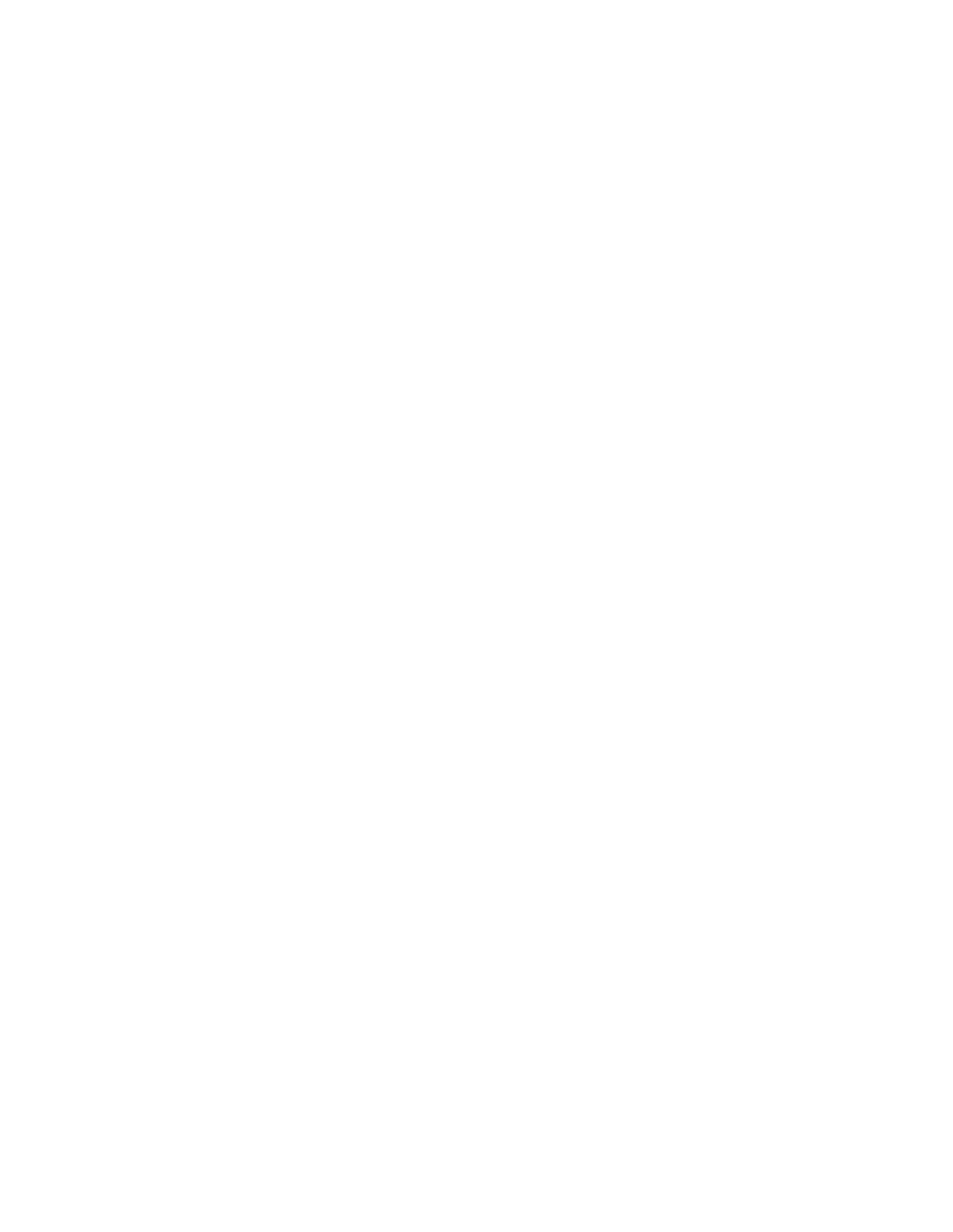# **Table of Contents**

| . . |  |
|-----|--|

| <b>Introduction:</b> |  |
|----------------------|--|
|                      |  |
|                      |  |
|                      |  |
|                      |  |
|                      |  |
|                      |  |
|                      |  |

# **Appendices:**

| 2B |                                                                                         |  |
|----|-----------------------------------------------------------------------------------------|--|
|    |                                                                                         |  |
| 2D |                                                                                         |  |
| 2E |                                                                                         |  |
| 3A | Ministry Leadership Volunteer Application Form for Ministries to Children and Youth  34 |  |
| 3B |                                                                                         |  |
| 3C |                                                                                         |  |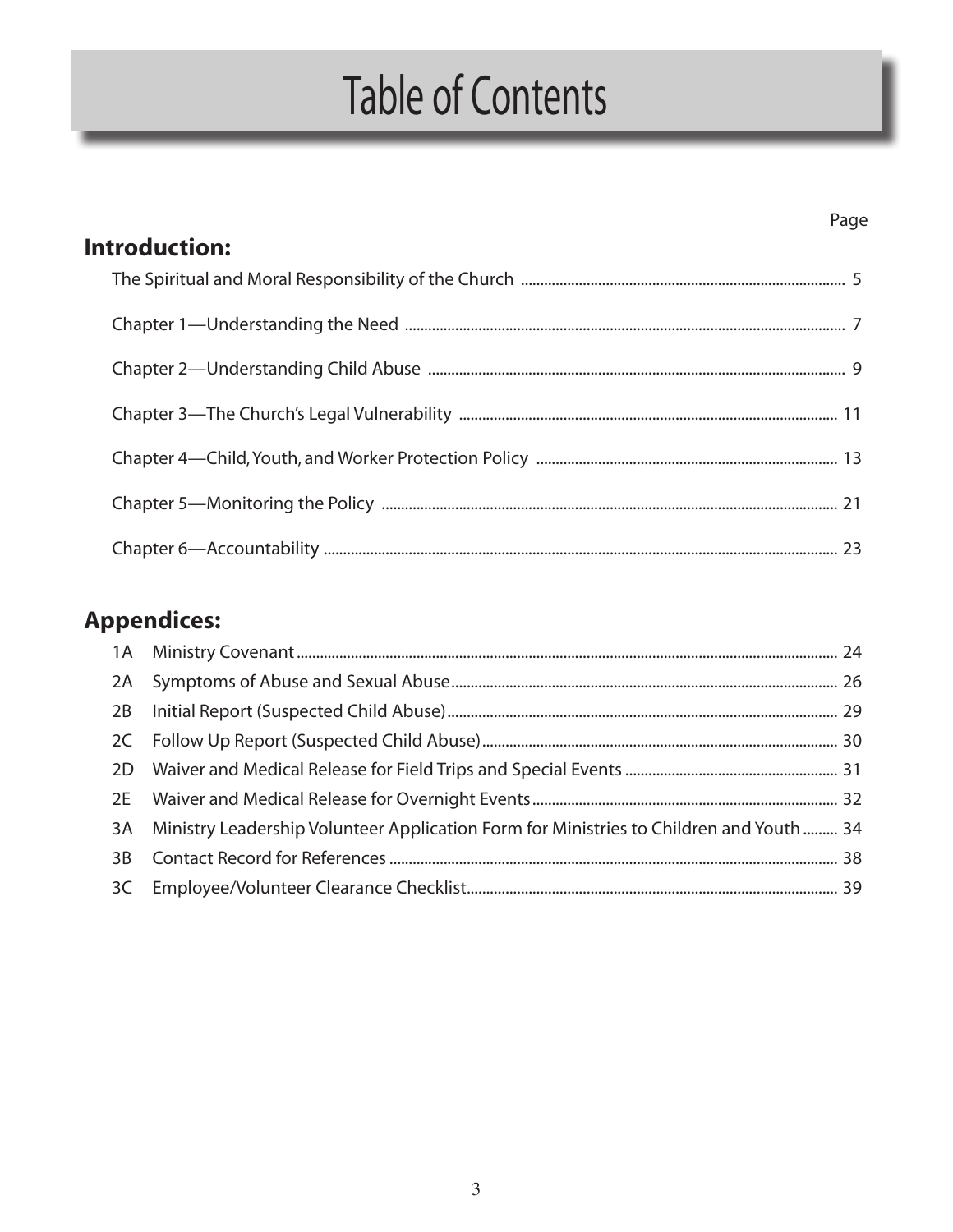*Child, Youth, and Worker Protection Policy*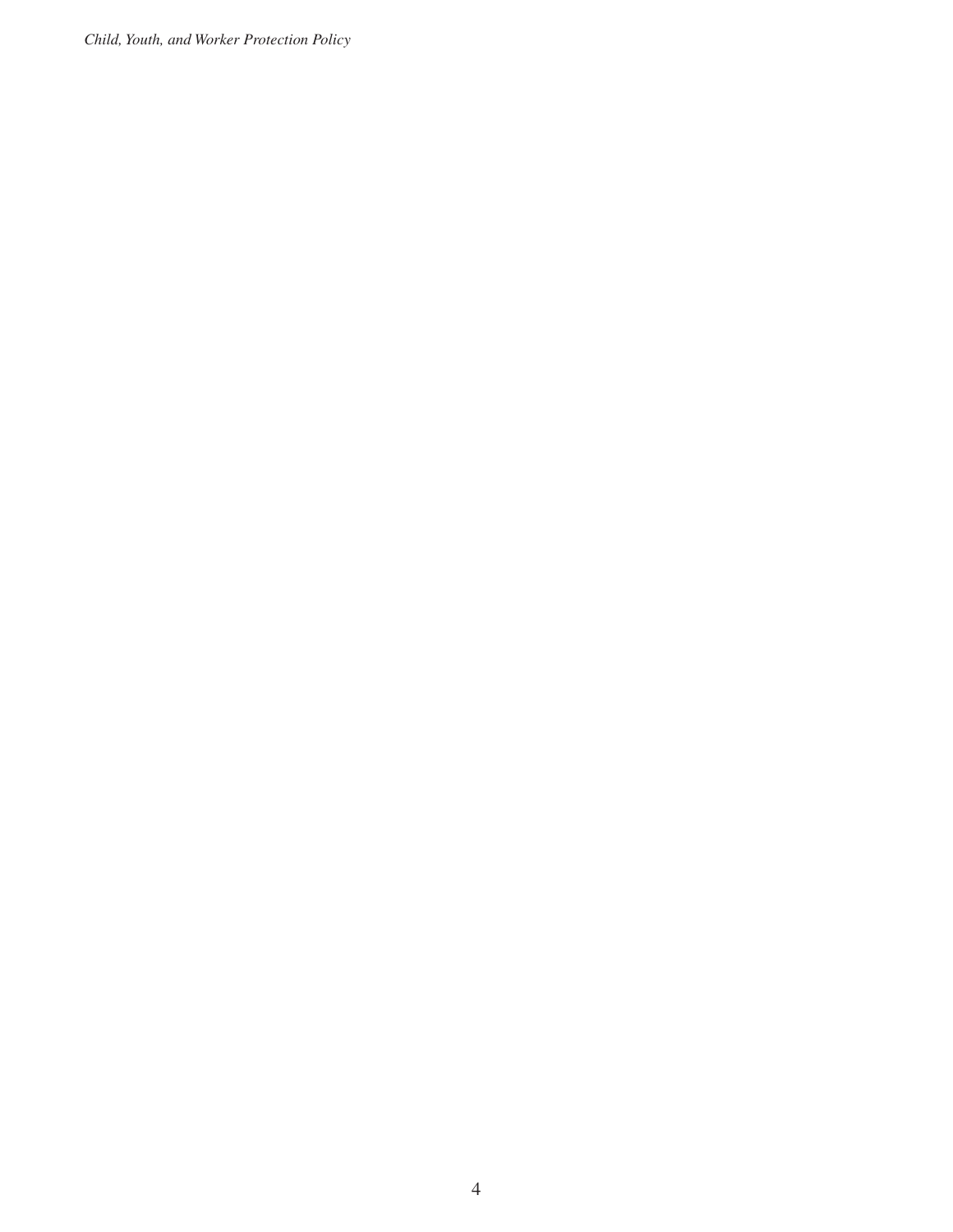# **Introduction**

# **The Spiritual and Moral Responsibility of the Church**

The Gospel of Mark records that when people brought little children to Jesus, He took them in His arms, put His hands on them, and blessed them. As a church, it is our desire to bring children to Jesus, too.

In the church, we recognize that we are a reflection of God's love to those in our care, and we take our responsibility to them seriously. In our ministry to children, we must follow carefully what the Scriptures teach:

- 1. "Avoid every kind of evil" (1 Thessalonians 5:22 NIV).
- 2. "But among you there must not be even a hint of sexual immorality, or of any kind of impurity, or of greed, because these are improper for God's holy people" (Ephesians 5:3 NIV).
- 3. "But if anyone causes one of these little ones who believe in me to sin, it would be better for him to have a large millstone hung around his neck and to be drowned in the depths of the sea" (Matthew 18:6 NIV).
- 4. "If your brother sins against you, go and show him his fault, just between the two of you. If he listens to you, you have won your brother over. But if he will not listen, take one or two others along, so that 'every matter may be established by the testimony of two or three witnesses.' If he refuses to listen to them, tell it to the church; and if he refuses to listen even to the church, treat him as you would a pagan . . ." (Matthew 18:15–17 NIV).

These guidelines are therefore set forth to provide a safe and nurturing environment in which we can bring our children to the Savior. We seek to provide quality care and instruction in our ministry to the family. All of our guidelines are designed to protect and promote growth in God for each child and adult involved.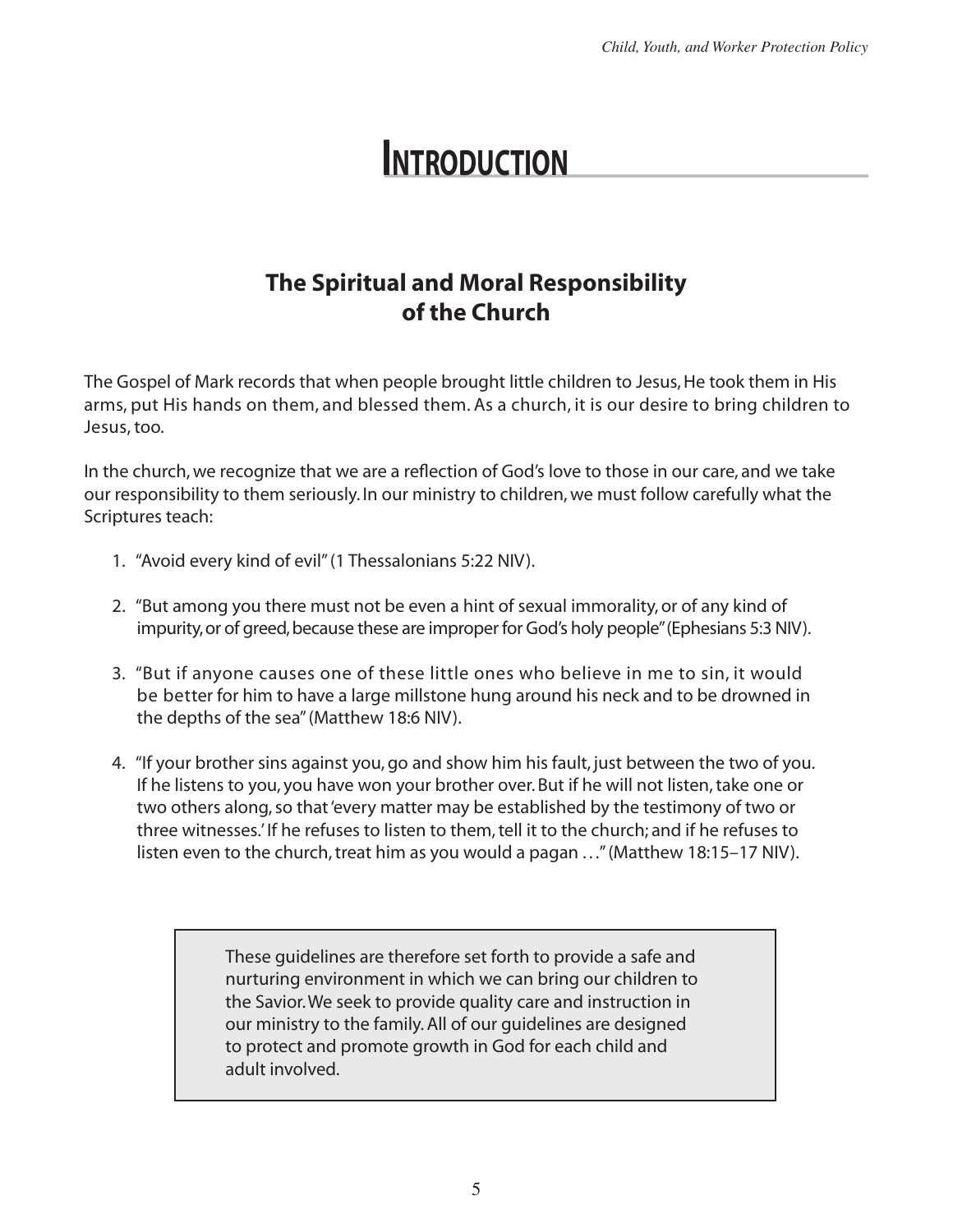*Child, Youth, and Worker Protection Policy*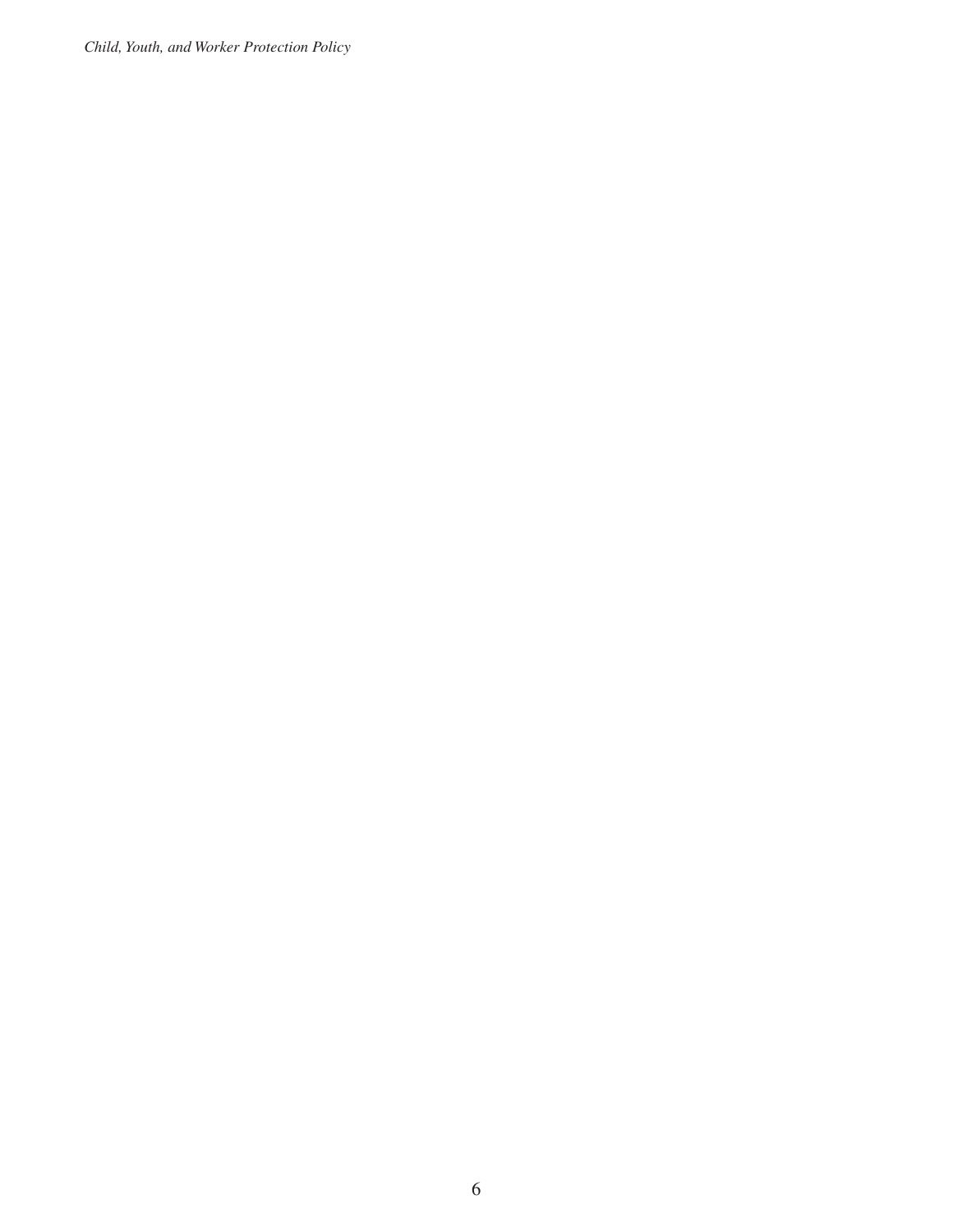# **Chapter 1**

# Understanding the Need

# **Reducing the Risk of Child Sexual Abuse**

The Church of God of Prophecy has a mandate to minister to individuals, families, adults, youth, and children. In that context, it stresses the sanctity of human life and the importance and worth of each individual as a child of God.

The disturbing and traumatic rise of physical and sexual abuse of children has claimed the attention of our nation and society. Unfortunately, churches that have children's programs are not insulated from this alarming trend, and we have, therefore, developed the Children and Youth Ministry Guidelines and the Children and Youth Ministry Resource Guide.

We believe that childhood innocence is a gift given by God. Children are naturally trusting. Children readily place their faith in adults who care for them. It is our responsibility as a Church to safeguard that trust. Childhood innocence is a gift that we must protect within our Church.

# **It Can Happen In Any Church**

Incidents of abuse can occur in any church—including ours. Churches have traditionally accepted the services of anyone expressing an interest in working as a volunteer with children or youth. Churches are by nature trusting and unsuspecting institutions. Asking sensitive questions of those who are giving their time and talent can be seen as distasteful by church leaders. No one wants to offend

potential workers, especially longtime church members with a history of good service. These qualities can make a church susceptible to incidents of child abuse.

There are few topics that create more emotion than that of child abuse, especially if it is sexual in nature.

### **Impact**

A single incident of child abuse can devastate a church and divide the congregation. Members become outraged and bewildered. Parents question whether their own children have been victimized. The viability of the church's youth and children's programs is jeopardized. And church leaders face blame and guilt for allowing the incident to happen.

Ed begins attending First Church. After a few weeks, he volunteers to work with the youth group. Church staff members do not know Ed, but they are delighted to have another worker. He is put to work immediately. The youth group has an overnight activity a few months later. Following the activity, two minors report that they were sexually molested by Ed. The parents of one of the minors contact a lawyer, and a \$3 million lawsuit is brought against Ed, the church, and the church board. The parents claim that the church (and the church board) acted negligently by not doing any background investigation before using Ed as a volunteer worker.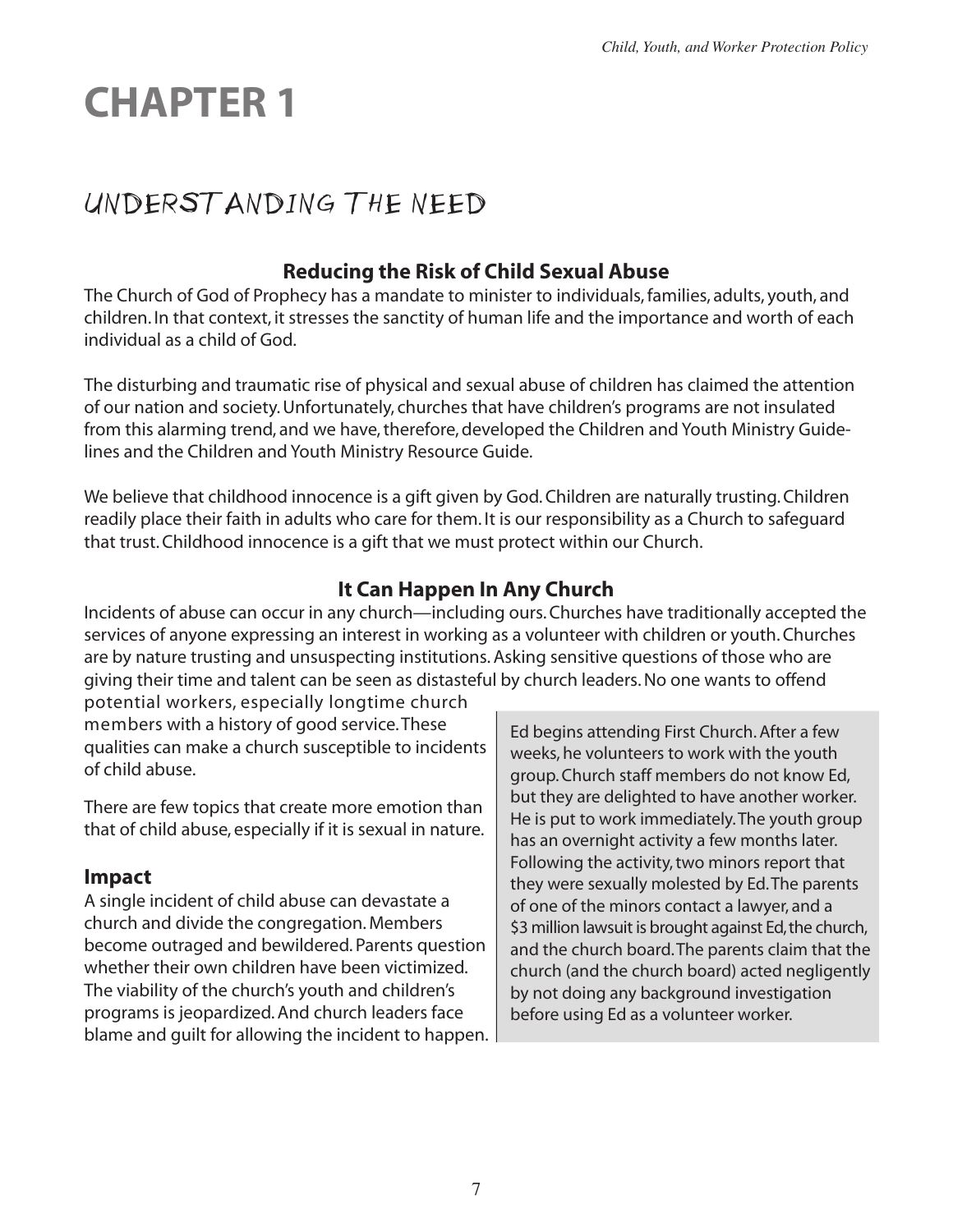#### *Child, Youth, and Worker Protection Policy*

Such incidents often result in massive media attention, sometimes on a national scale. Television stations conduct live interviews from church property on the evening news. Front-page stories hit the local paper. Community residents begin to associate the church with the incident of abuse. But far more tragic is the emotional trauma to the victim and the victim's family, and the enormous potential legal liability the church faces. If a trial ensues, the issue stays alive in the media for months, sometimes even years.

> In making sure that the Church of God of Prophecy is a safe place, we endeavor to the following:

- Protect God's children—the creation of a secure, safe environment for our children/youth is of utmost importance (Matthew 18:1-6).
- Protect the workers from false accusation, litigation, and potential loss of ministry/career.
- Protect the congregations, State/regional/national offices, and the International Offices.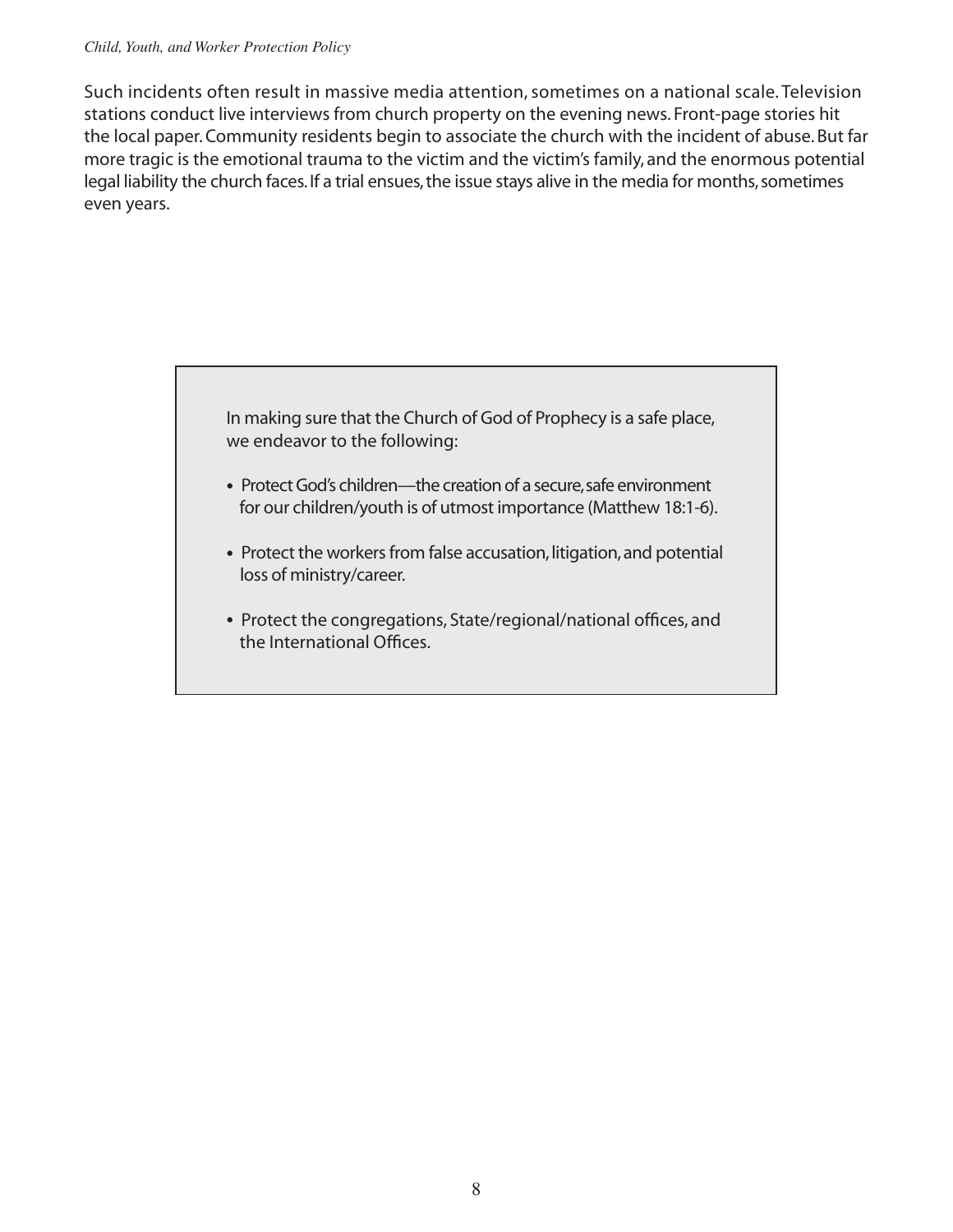# **Chapter 2**

# Understanding Child Abuse

# **"Child abuse" is defined as follows:**

- It can be physical, emotional, or sexual.
- All child abuse involves the misuse of power.
- Misuse of power takes place when people take advantage of the authority or power they have over vulnerable people.
- Vulnerable people include adults with physical or mental disabilities and children.

**Physical Abuse** is using physical force or action that results, or could result, in injury to a child or youth. It is more than reasonable discipline. Sometimes, injury is caused by over-discipline. Injuring a child or youth is not acceptable, regardless of differing cultural standards on discipline.

**Emotional Abuse** is a pattern of hurting a child's feelings to the point of damaging his or her self-respect. It includes verbal attacks on the child, insults, humiliation, or rejection. A child or youth who is emotionally harmed may demonstrate severe anxiety, depression, withdrawal, or self-destructive or aggressive behavior.

**Sexual Abuse** occurs when someone uses a child or youth for sexual stimulation or gratification. Sexual activity between children or youth may also be sexual abuse if older or more powerful children or youth take sexual advantage of those who are younger or less powerful.

### **Child sexual abuse includes behavior that involves touching and non-touching aspects.**

### *Types of sexual abuse that involve touching include the following:*

- Fondling—this includes the suggestion that an adult should see and/or touch a child's body to monitor development.
- Oral, genital, and anal penetration
- Intercourse
- Forcible rape

### *Types of sexual abuse that do not involve touching include the following:*

- Verbal comments
- Pornographic videos
- Obscene phone calls
- Exhibitionism
- Allowing children to either hear about or witness sexual activity

#### **For symptoms of abuse and sexual abuse, see Appendix 2A.**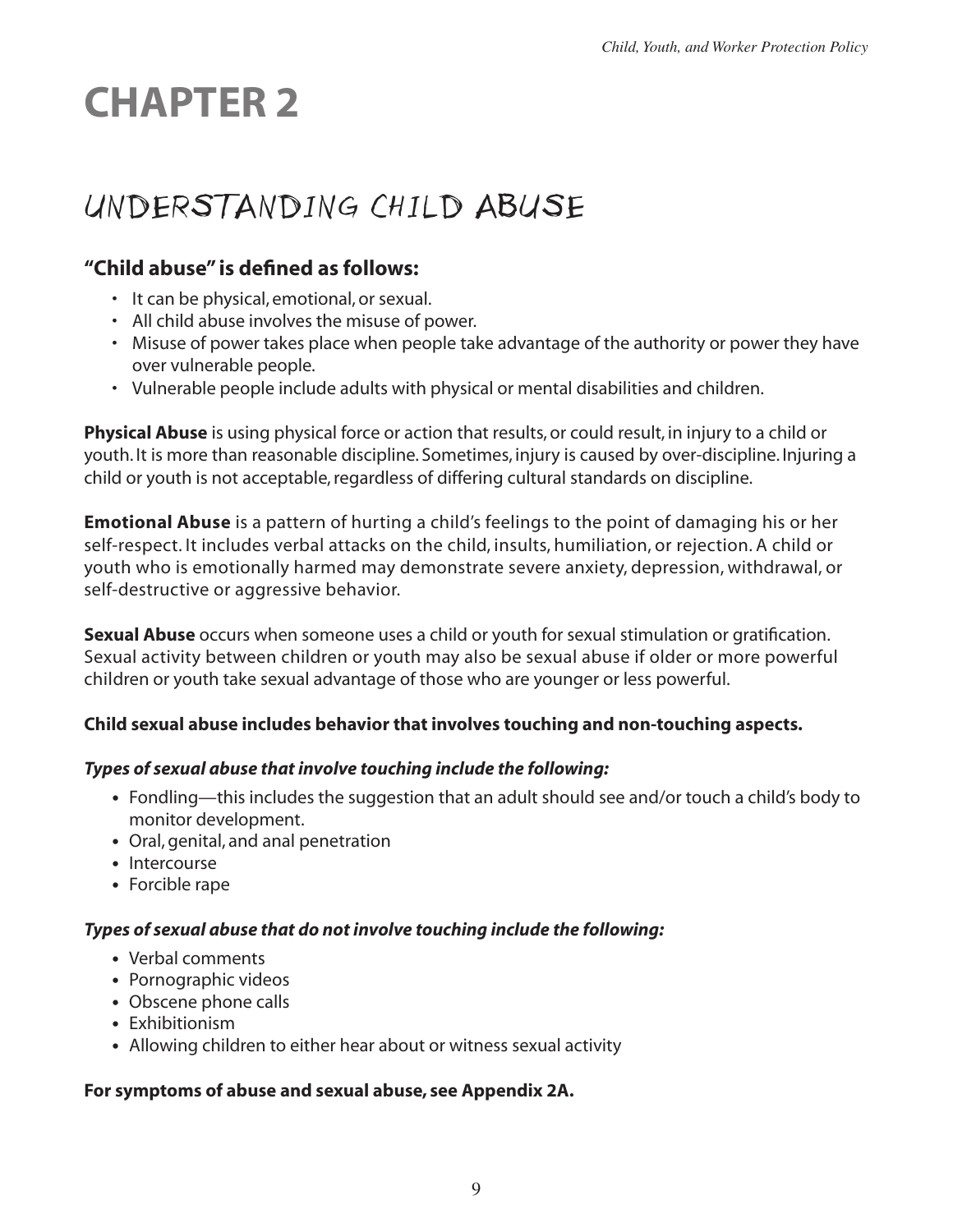*Child, Youth, and Worker Protection Policy*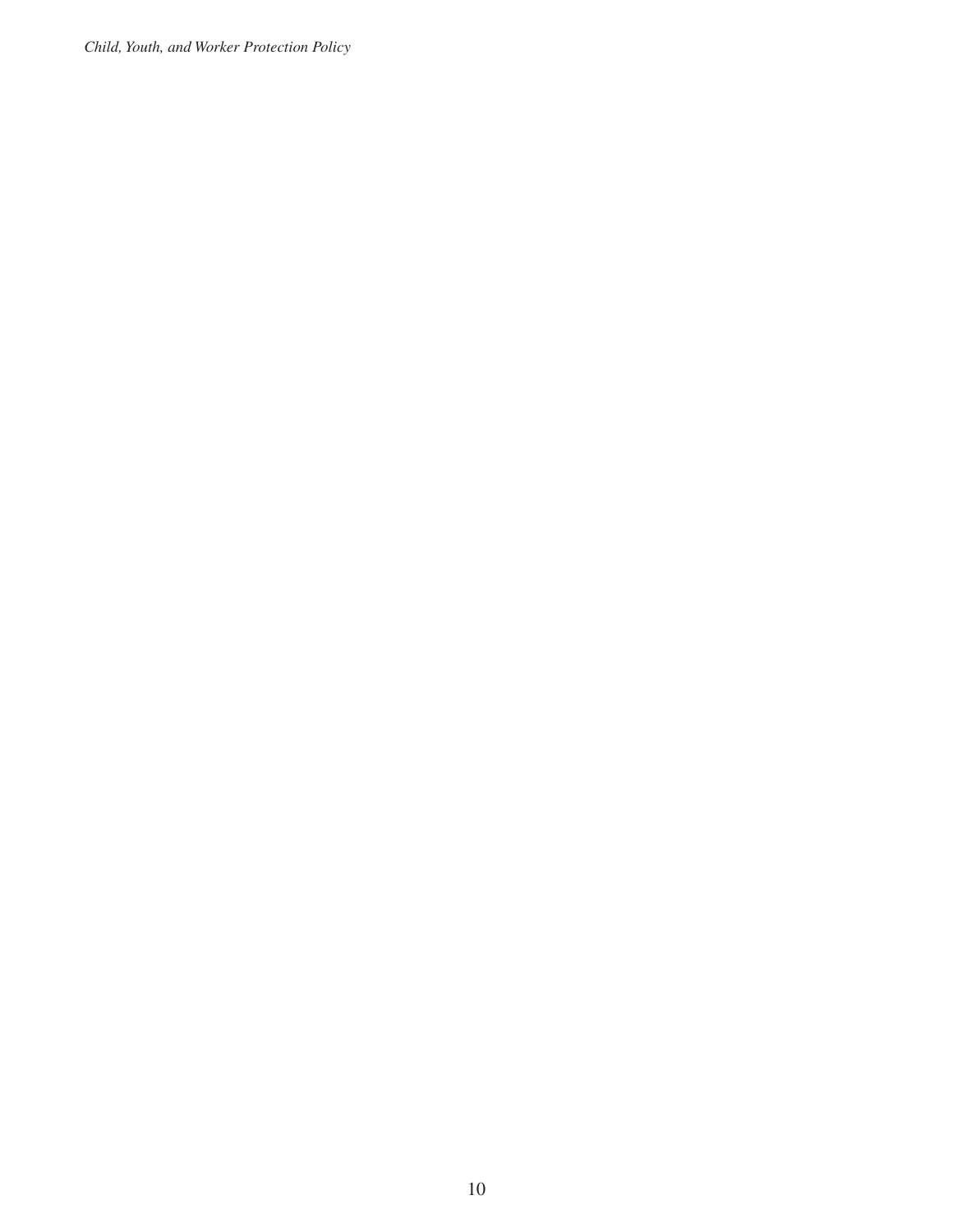# **Chapter 3**

# THE CHURCH'S LEGAL VULNERABILITY

# **Why Churches Are Susceptible**

Churches have unique features that can make them susceptible to incidents of child abuse. This risk increases dramatically for overnight activities.

**Access:** Child abusers are attracted to an institution in which they have immediate access to potential victims in an atmosphere of complete trust.

**Need:** Most churches struggle to get adequate help for children and youth programs. Recruiting nursery workers, for example, can become an unending effort. Turnover among volunteer workers is also high. A willing volunteer worker provides welcome relief.

Churches need to understand the extent of their liability. Churches are not "guarantors" of the safety and well-being of children. They are not absolutely liable for every injury that occurs on their premises or in the course of their activities. Generally, they are responsible only for those injuries that result from their negligence. Victims of abuse who have sued a church often allege that the church was negligent in not adequately screening applicants or for not providing adequate supervision.

# **The Civil and Legal Liability of the Church**

Increasingly and often more dramatically, the church and its personnel (i.e., staff, directors, officers, and ministers) are being held accountable for the acts of individual abusers within the church even though neither the church nor its leaders were aware of the abuse or condoned it. Churches are being sued in civil courts for damages sustained by victims and their families. Those victims and their families are attempting to hold churches accountable by alleging that ...

- the church is vicariously liable for the acts of its personnel, be they paid staff or volunteer staff, regardless of whether the church was itself negligent or even knew of the abuse.
- the church was negligent in its hiring or accepting personnel, whether paid or volunteer.
- the church was negligent in the supervising or monitoring of its personnel or membership (*Church and the Law Update,* June 1994).

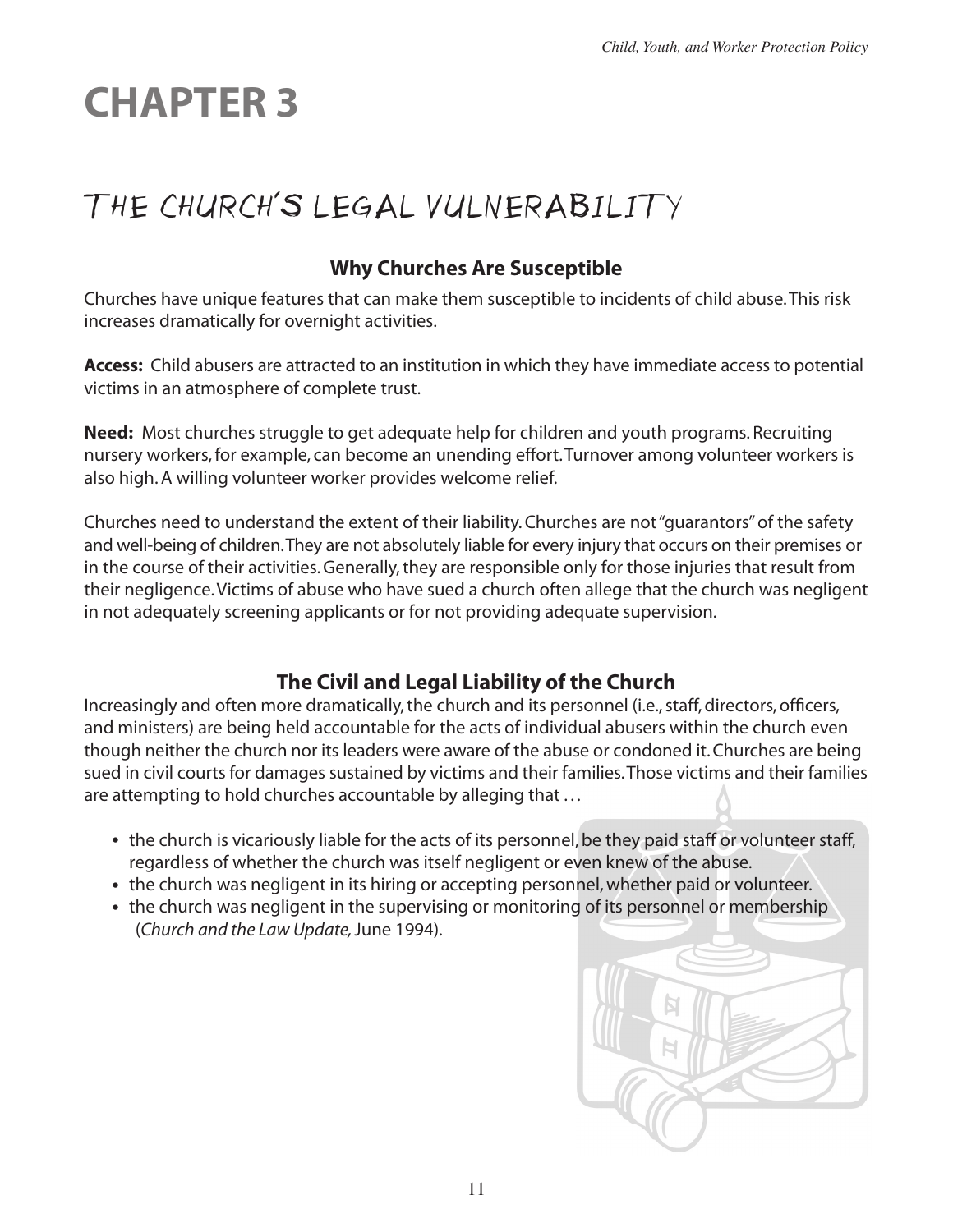*Child, Youth, and Worker Protection Policy*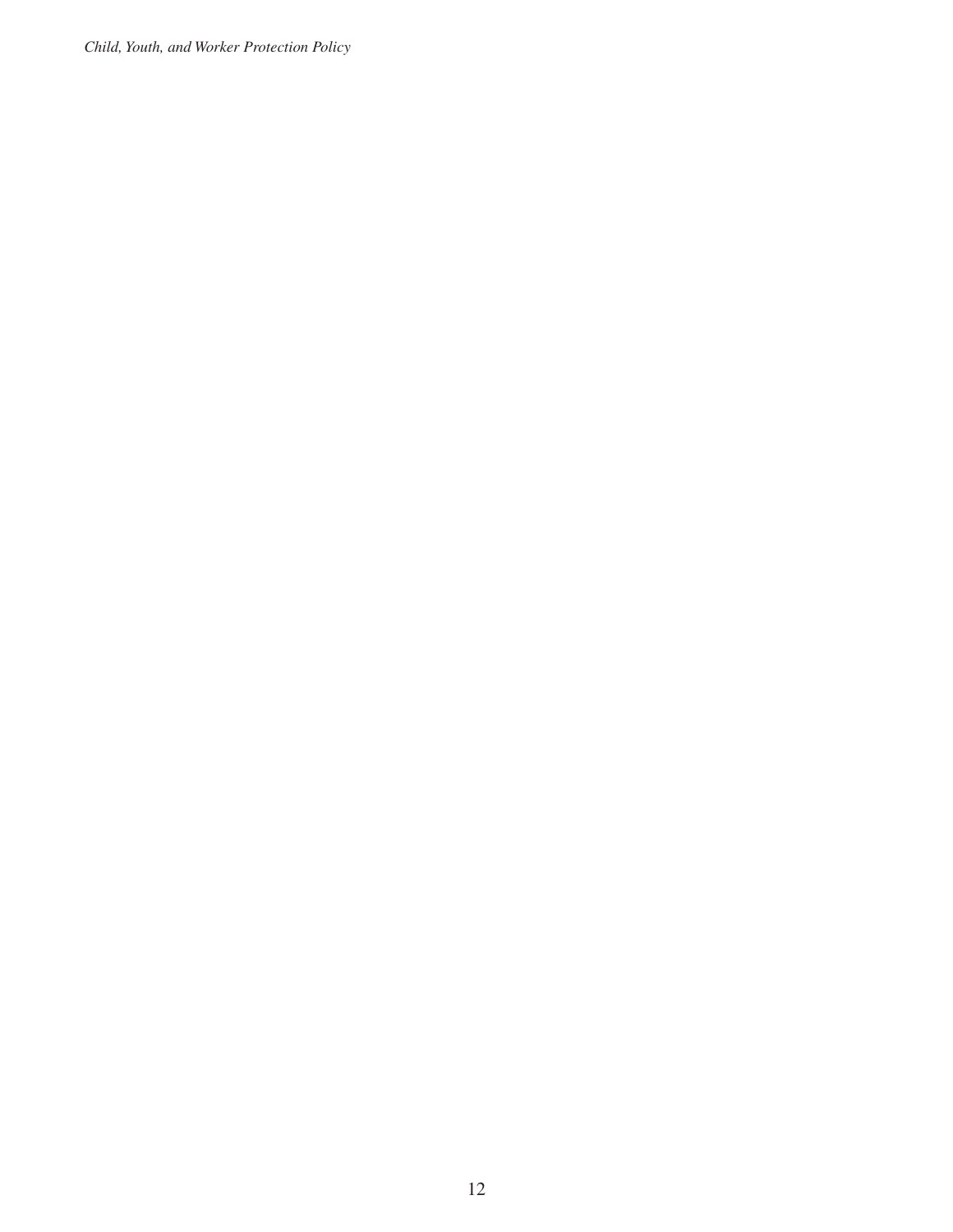# **Chapter 4**

# Church of God of Prophecy

### **Child, Youth, and Worker Protection Policy**

*As approved by the Administrative Committee of the Church of God of Prophecy, 2009*

The ministries of the Church of God of Prophecy desire to be a safe place for all children and adults who attend any activity or ministry. It is an unfortunate reality that each year pre-pubescent and post-pubescent children are victimized by adults, who in some cases are individuals they know and trust. There are also reports that, in some cases, children are victimized by other children. The church is not immune to the potential for such abuse or neglect of children, either by its members or by those in leadership positions. Such abuses are not limited to a particular ethnic, religious, or cultural group; in fact, incidents of child abuse seem to cross every people group. This *Child, Youth, and Worker Protection Policy* reflects the Church of God of Prophecy's commitment to protect children from harm. The policy applies to all volunteer and compensated workers of the Church of God of Prophecy.

The policy is intended to clearly state that the Church of God of Prophecy will not tolerate child abuse or neglect. Your cooperation in this policy not only reflects your concern about children's safety, but also your willingness to take steps toward halting child abuse and its detrimental effects.

For the safety and protection of our children and workers, all people who participate in Churchsponsored activities with children will be required to comply with this policy.

### **Appropriate Touch**

"Good touch" is important to each of us. Children do not grow and thrive without the good touch of others. Touch was important to Jesus as He healed people and comforted them. Our Christian tradition shares love with each other through hugs, placing an arm around another's shoulder, or squeezing a hand to say, "You are loved."

It is imperative that the Christian community not lose the importance of "good touch." We need to continue to express Christian love in appropriate ways with children. To a child who is upset, a warm hug and kind word can be most comforting. In the midst of our caution, let us not forget that good touch is just that—good!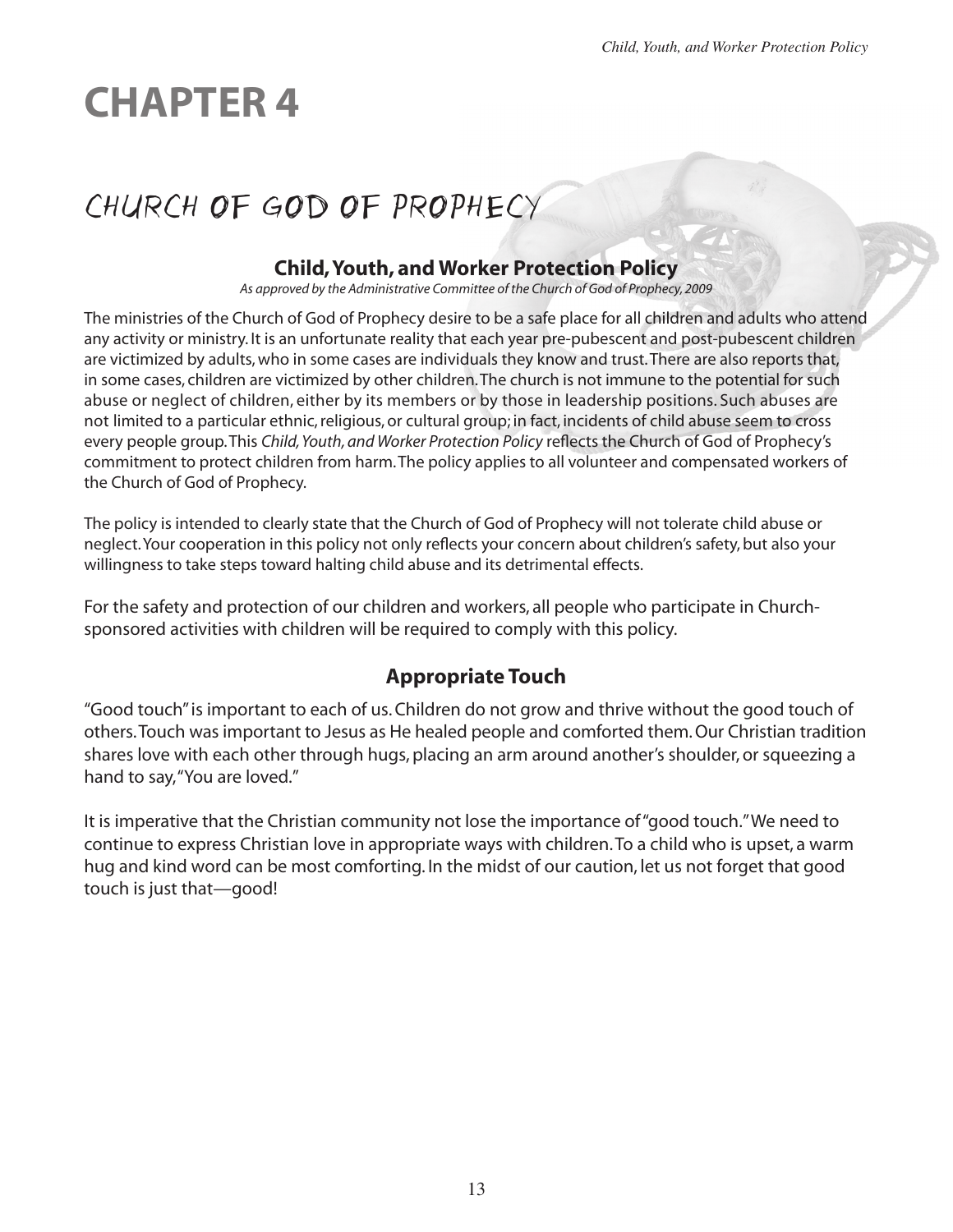## **Definitions**

In this policy, the following definitions will apply:

- 1. **Child:** Any person under the age of 18.
- 2. **Special-Needs person:** Any adult or child requiring direct adult supervision as a result of mental or physical limitations.
- 3. **Adult:** Any person age 18 and over.
- 4. **Child abuse and neglect:** Physical abuse, sexual abuse, emotional abuse, or neglect of a child by an adult or adolescent caregiver responsible for the child's welfare.
- 5. **Physical abuse:** Maltreatment that results in physical injury, including, but not limited to, bruises, cuts, welts, fractures, and internal injuries.
- 6. **Emotional abuse:** Maltreatment that results in impaired psychological growth and development, including, but not limited to, belittling, rejection, constant unequal treatment, verbal assaults, excessive demands on child's performance, and isolation from normal social activities.
- 7. **Sexual abuse:** Maltreatment that consists of sexual contact or interactions with a child, including, but not limited to, physical contact (fondling, genital/oral stimulation, sexual intercourse) and non-physical contact (exhibitionism, child prostitution, pornography, and voyeurism).
- 8. **Neglect:** Failure or inattention on the part of the caregiver to provide for a child's basic needs such as food, clothing, shelter, medical care, and supervision.
- 9. **Compensated workers:** Hourly, salaried, part-time, or full-time employees who work with children at any Church-sponsored activity.
- 10. **Volunteer workers:** Any non-compensated individual who works with children at any Church-sponsored activity.
- 11. **Caregiver:** Any compensated or volunteer worker, seventh grade or older.
- 12. **Mandated reporter:** Mandated reporter: Any person with responsibility for the care of children is a mandated reporter. If a caregiver has reasonable cause to suspect that a child has been or may be subjected to abuse or neglect, or observes a child being subjected to conditions or circumstances that would reasonably result in abuse or neglect, that person shall immediately report or cause a report to be made to the Department of Children and Family Services or other comparable agency of the civil authorities. Because of the international scope of the ministries of the Church of God of Prophecy, this policy must be implemented through the appropriate General Presbyter, who will work in consultation with the state/national overseer. This will call for investigation of the controlling legal authority and the laws of the particular state or nation. A good source for this information in the United States would be the Attorney General's Office of the particular state, or the equivalent authority in nations.

 *Special note***:** Some states have passed legislation that has been signed into law REQUIRING the reporting to proper authorities. In most cases, there are specific legal guidelines for the prosecution of those who fail to report, which will often mandate certain fines and incarceration. In addition, there exists a substantial risk of exposure to civil litigation.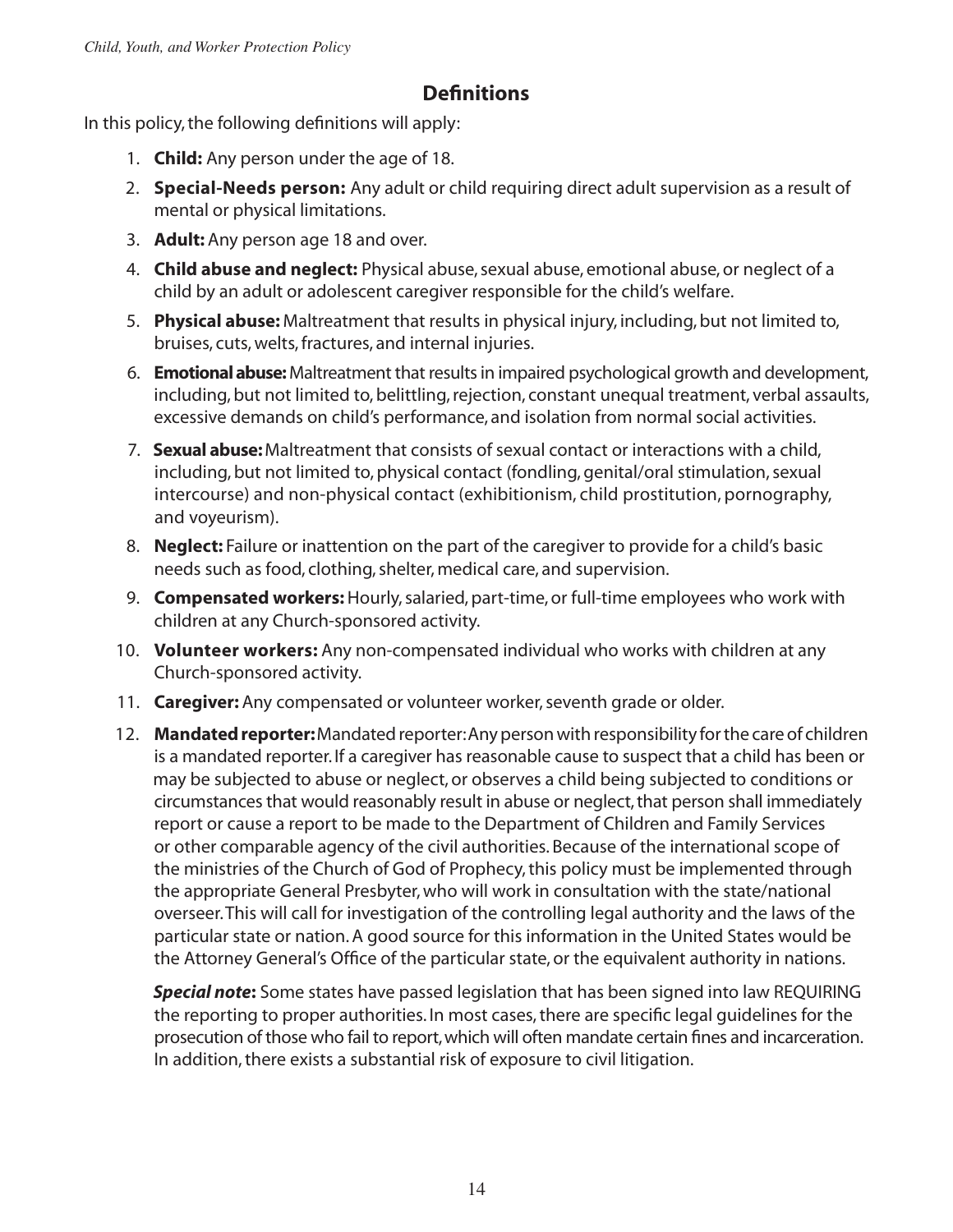### **Screening for Volunteer and Compensated Workers**

The following procedures reflect our commitment to provide protective care for all children and caregivers who participate in Church-sponsored activities:

- 1. Volunteer workers must be regular attendees of the Church of God of Prophecy for at least six months.
- 2. All volunteer and compensated workers must complete the following procedures before participating in any Church-sponsored children's activities:
	- A. All volunteer and compensated workers must complete a Church of God of Prophecy Children and Youth Worker Application form. References will be checked.
	- B. An interview will be conducted by the pastors and directors of Children and Youth Discipleship Ministries. We also recommend that the coordinator for the specific ministry be involved in the interview.
	- C. All persons working with children must attend orientation/training activities appropriate to the level of the volunteer or compensated worker.
- 3. Applicants must sign a written acknowledgement stating they have received and reviewed a copy of the *Church of God of Prophecy Child, Youth, and Worker Protection Policy*.
- 4. All volunteer and compensated workers shall be screened by a background check for the purpose of obtaining information regarding criminal history or abuse findings. This check must include the state sex offender's registry.
- 5. Any adult member of the congregation, volunteer, or compensated worker who has been convicted of a crime against a child or a violent crime against another adult shall not provide service in any Church-sponsored activity or program for children or specialneeds persons.

Those who have been convicted of either sexual or physical abuse can be forgiven for and cleansed of their sin. However, sin does have consequences, and while such persons may serve in certain other areas of ministry, they will be prohibited from serving in the children's and special-needs ministries in the Church of God of Prophecy.

6. This application and the results of any screening shall be kept confidential by authorized Church staff unless it is required to be released for legal reasons.

# **General Policies for Supervision of Caregivers**

### **Children's Ministries (Birth—Sixth Grade)**

- 1. Caregivers shall not engage in any form of physical abuse, emotional abuse, sexual abuse, or neglect.
- 2. Every effort will be made to have a minimum of two adults working together with children. In a Bible study or similar teaching environment, it is acceptable to have individual classes/ groups with only one adult caregiver, provided there are other adults present in the general area. This protects the children and the adults as well as provides a safer situation in the event of an accident or emergency.
- 3. The windows of classroom doors shall remain uncovered to allow a clear view of classroom activities.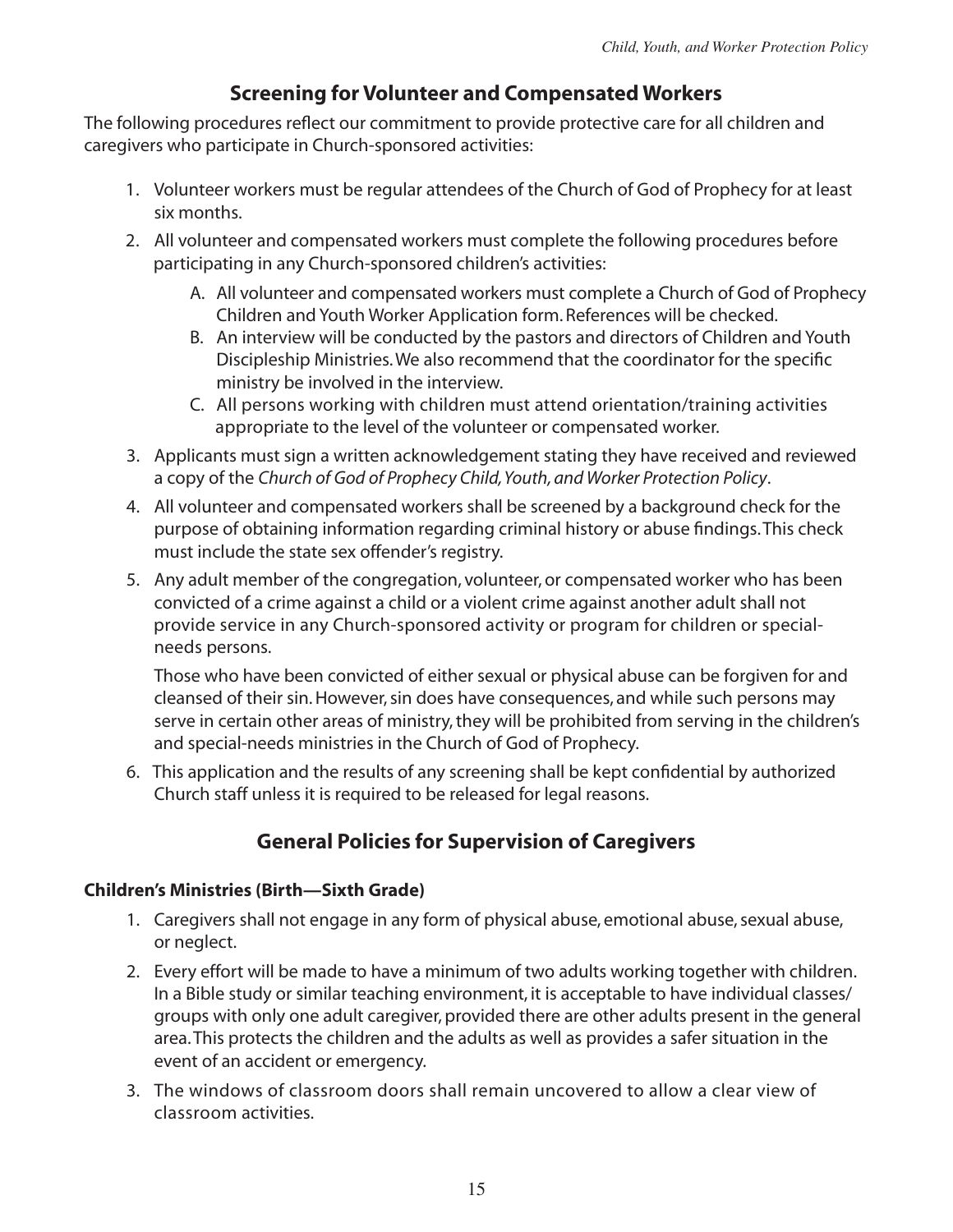- 4. When possible, children are to be encouraged to take care of their own bathroom needs. Should assistance be required, another adult or caregiver should be present.
- 5. Children must be released to the parent or guardian. Persons other than the child's parents or guardians must be authorized to pick up the child.
- 6. A positive approach to discipline shall be practiced. Clear, consistent, age-appropriate limits will be established to help the children function appropriately.
- 7. The pastor and Children's Ministries directors must approve any activities that are held off-site. Parent or guardian permission shall be obtained, and there shall be a minimum of two adult caregivers present.
- 8. Organized events on-site or off-site of any Church of God of Prophecy shall be staffed with a minimum ratio of 1:10, adult caregiver to child. Overnight events that are attended by children of both genders must be chaperoned by adult caregivers of both genders.

### **Youth Discipleship Ministries (Seventh Grade—Twelfth Grade)**

- 1. Caregivers shall not engage in any form of physical abuse, emotional abuse, sexual abuse, or neglect.
- 2. Every effort will be made to have a minimum of two adults working together with children or students. In a Bible study or similar teaching environment, it is acceptable to have individual classes/groups with only one adult caregiver, provided there are other adults present in the general area. This protects the children and the adults as well as provides a safer situation in the event of an accident or emergency.
- 3. Organized events on-site or off-site shall be staffed with a minimum ratio of 1:10, adult caregiver to child.
- 4. The pastor and Youth Ministries director must approve any activities held off-site.
- 5. Overnight events that are attended by youth of both genders must be chaperoned by adult caregivers of both genders.
- 6. A positive approach to discipline shall be practiced. Clear, consistent, age-appropriate limits shall be established.
- 7. It is recognized that certain counseling and ministerial situations may preclude the presence of two adult caregivers and that the general guidelines for supervision of caregivers should not restrict situations where individual counsel and guidance is necessary. In this case, the door must be left open or the window of the door shall remain uncovered.
- 8. For camps, retreats, or similar activities, two adult caregivers shall work as a team when it is not possible to have two adults in the same sleeping room. The team approach shall be encouraged and coordinated by the supervisory staff person.
- 9. The supervisory staff person shall be aware of and responsible for such activities.

### **Reporting Suspected Abuse or Neglect**

The Church of God of Prophecy has determined that it is the responsibility of the pastoral staff to report all cases of suspected child abuse or neglect to the proper legal authorities with 24 hours of it being discovered. When it becomes necessary to report suspected child abuse or neglect, the protection of children must be the most important concern. The state/national overseer must be notified immediately.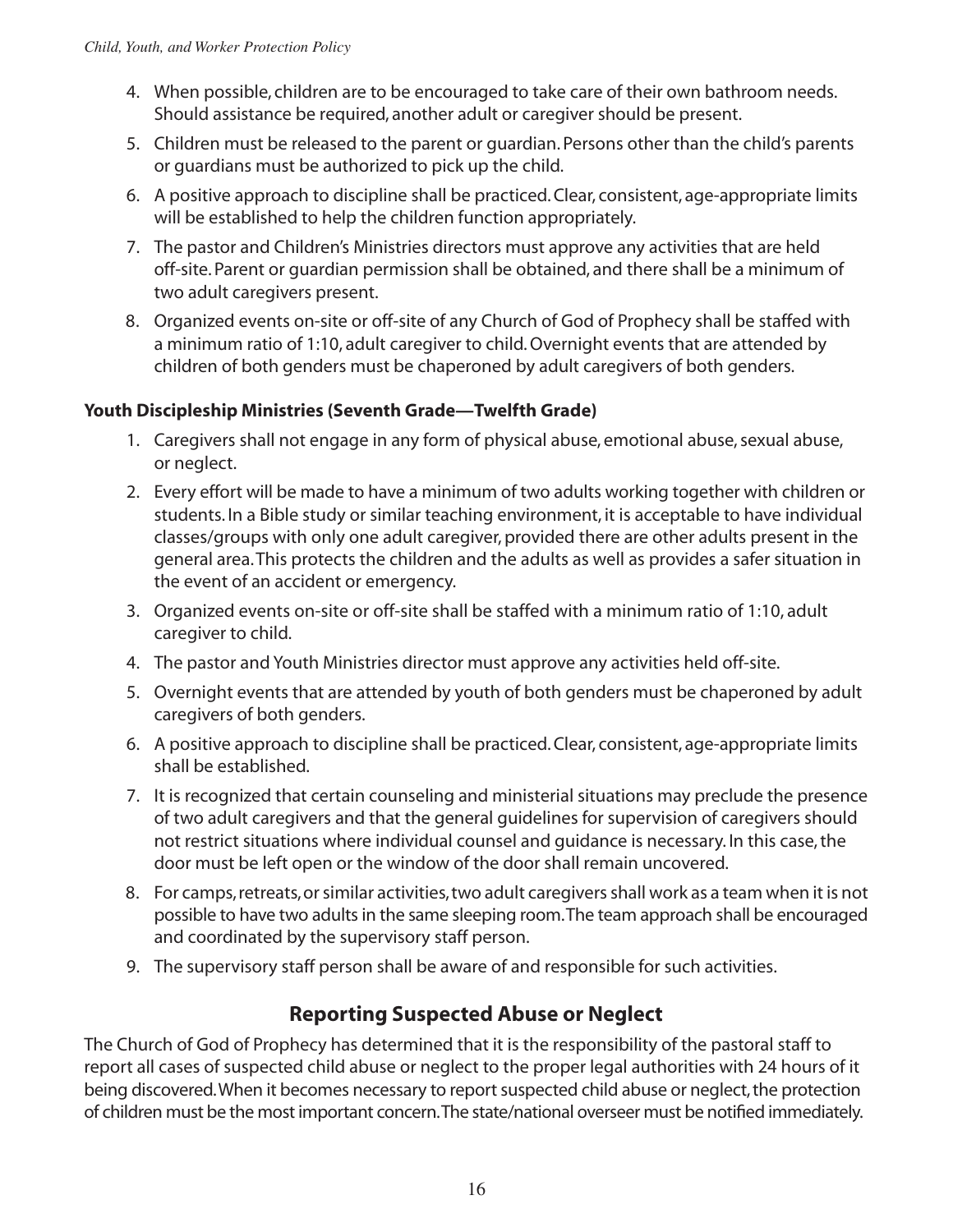As a caregiver, you are a mandated reporter of child abuse or neglect. It is the legal responsibility of a mandated reporter to report all cases of child abuse or neglect he or she observes, and further, to report visible signs of alleged abuse or neglect. Failure to report could lead to liability on the part of the Church, the observer, or both. The confidentiality of the pastor/attendee relationship is very important. Reporting probable cause of child abuse or neglect has the potential for helping individuals receive help for a previous problem and may prevent further harm to self and others.

What is probable cause? Probable cause means that the available facts, when viewed in the light of the surrounding circumstances, would cause a reasonable person to believe a child was abused or neglected. A report based on probable cause does not require proof that abuse or neglect has actually occurred; rather, it is a request for an assessment of the condition of a child.

Because we believe children are our most important concern, the Church of God of Prophecy has adopted the following guidelines for reporting suspected abuse:

- 1. Upon observing or suspecting abuse, the caregiver shall immediately do the following:
	- a. Make sure the child's safety and comfort are secured.
	- b. Make sure the suspected abuser is safely away from the children.
- 2. Report the abuse or neglect promptly to the pastor or director of Children's Discipleship Ministries and/or the director of Youth Ministries. To preserve confidentiality, it is important to discuss the incident initially only with any of these four individuals.

# **Response of The Church of God of Prophecy**

The primary function of the Church of God of Prophecy in responding to allegations of sexual abuse or neglect is to attempt to provide pastoral care to all who are affected, attempt to ensure the safety and protection of persons who have been or may be harmed, seek healing by providing pastoral care and other needed assistance to all who are affected, and, to the extent possible, respect the privacy and rights of the parties involved and the confidentiality of communications.

If the Church of God of Prophecy receives an allegation of child abuse or neglect, the pastors will respond with the utmost concern to the victim, parent, or other party making such an allegation. The accused will be treated with dignity and support. Without clear and convincing evidence to the contrary, the Church of God of Prophecy will assume that such complaints are made in good faith. Persons making such complaints should have no doubt that the Church of God of Prophecy takes them seriously and will take appropriate action.

If an alleged abuser contacts the Church officials about a complaint, Church of God of Prophecy personnel may confirm that they have received such a complaint only if they are certain the alleged abuser already knows this. They should avoid discussing the allegations or making any further comments until the proper authorities have an opportunity to conduct their investigation. They should not identify the alleged victim or complainant during an investigation.

If the media or other parties contact a Church official about a pending allegation of child abuse, they should be referred to the pastor. Only the pastor or his designee shall make comments about the allegation.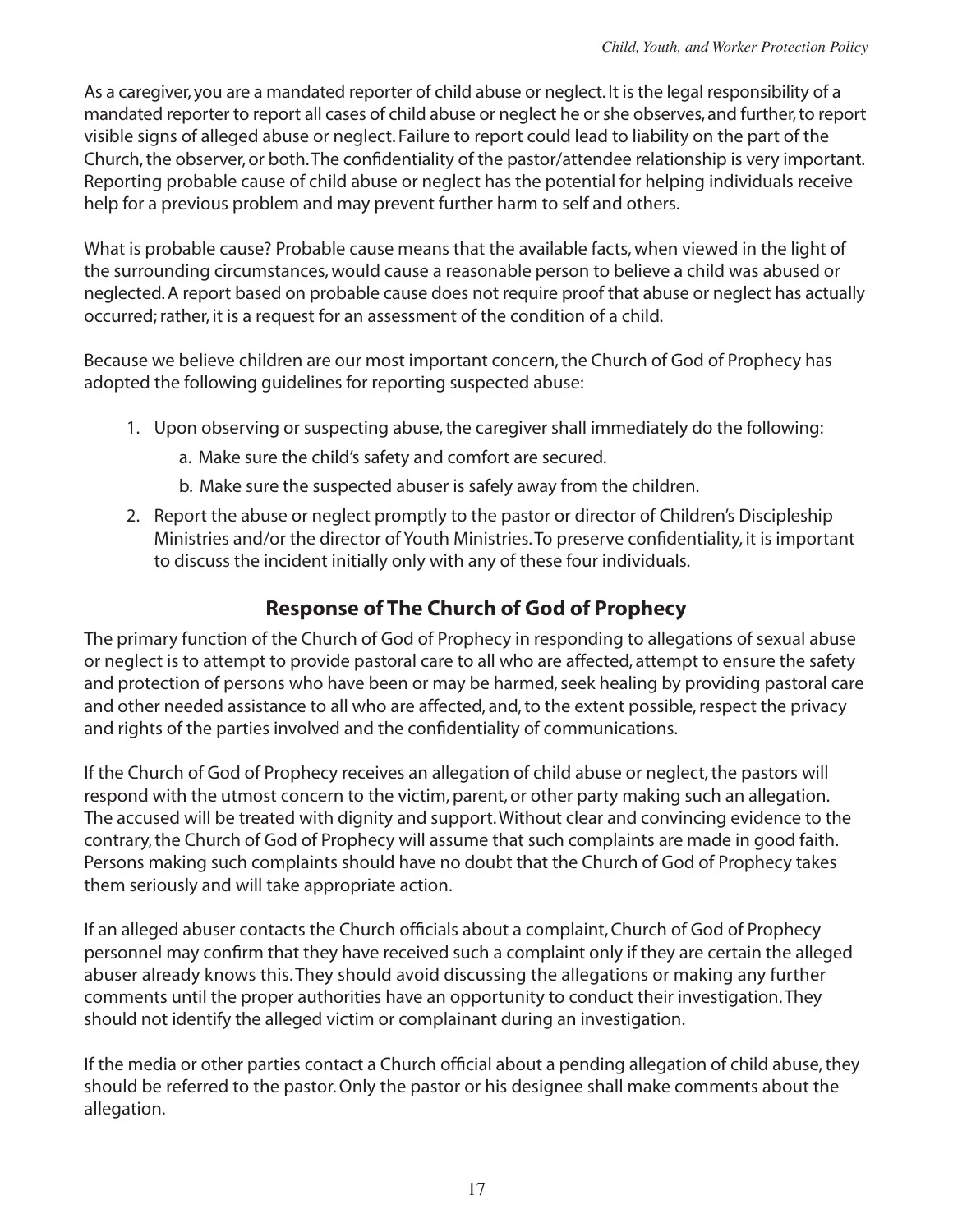# **Responsibilities of The Church of God of Prophecy Pastoral Staff**

In accordance with the Church's position that child abuse and neglect shall not be tolerated, the pastoral staff shall do the following:

- 1. Take all allegations of child abuse and/or neglect seriously.
- 2. Document all efforts at handling the incident.
- 3. Contact the Department of Children and Family Services or its equivalent agency within 24 hours. In many cases, the governing law enforcement agencies may have investigators specifically designated to investigate such claims. Do not attempt an in-depth investigation. This should be left to professionals who are familiar with these cases.
- 4. Report the incident immediately to the church insurance company and attorney.
- 5. Do not try to handle this without professional outside assistance.
- 6. Notify the parents or guardians.
- 7. Do not confront the accused until the safety of the child or special-needs person is secured.
- 8. Do not prejudge the situation, but take the allegations seriously, and reach out to the victim and the victim's family. Showing care and support will help to prevent further hurt. Extend whatever pastoral resources are needed. Remember that the care and safety of the victim is the first priority.
- 9. Treat the accused with dignity and support. If the accused is a caregiver, that person should be relieved temporarily of his or her duties until the investigation is finished.
- 10. Use the text of a prepared public statement to answer the press and to convey news to the congregation. Be careful to safeguard the privacy and confidentiality of all involved.

### **Commonly Asked Questions**

### **Is a criminal background check really necessary?**

Sadly, the culture in which we live dictates that we must take drastic preventive measures to protect the children and youth whose care we've been entrusted with. Furthermore, there are litigation issues: A Church that hasn't performed background checks faces the risk of catastrophic financial penalties in the event that an allegation of abuse within the Church leads to a conviction or out-of-court settlement.

### **Who needs to submit a Children's and Youth Workers Application and a Permission to Obtain a Background Check form?**

Any Church employee or volunteer who will have direct contact with any child or youth (less than 18 years of age), either on or off the Church sites, during any Church-related ministries must complete both of these forms.

#### **Once I complete and sign these forms, to whom do I give them?**

Give your completed forms to the director of Children's Ministries/director of Youth Ministries or pastor.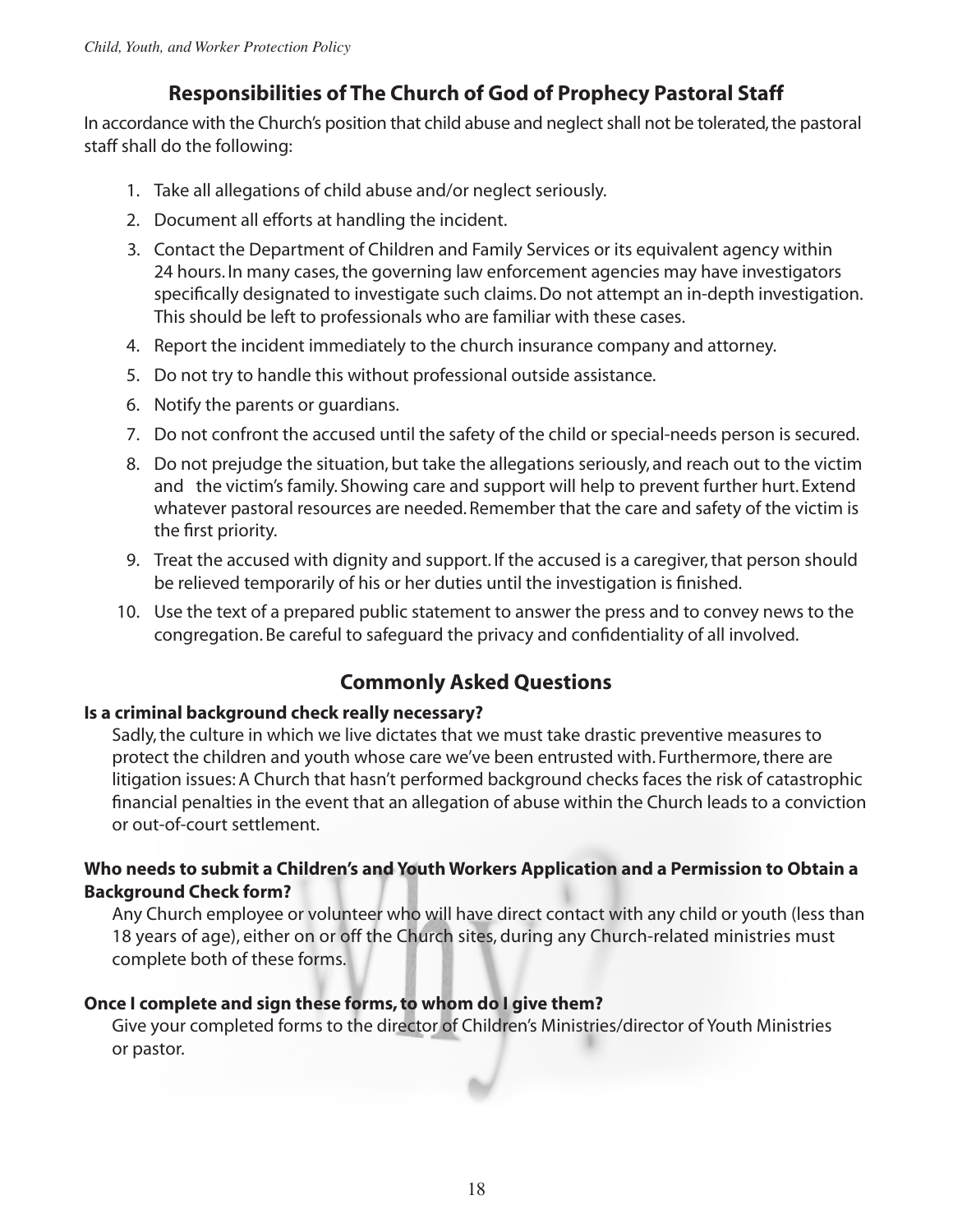### **I'm concerned about confidentiality and privacy issues. Who will see my application, and, more importantly, who will see the results of my background check?**

Only those individuals listed above, along with our Church's administrative support staff, will see your application and the results of your criminal background check. All information will be kept in a secured filing cabinet in the Church office.

### **I am not presently involved in any Church volunteer work that involves young people. Should I submit an application and give permission for a background check?**

Because the addition of programs to minister to these young people is ongoing, the demand for volunteers is always on the increase. Even though you may not be currently involved in such a ministry, it's a good idea to go ahead and submit your forms now. In the event that you do volunteer work at some point in the future, we'll already have your forms on file and can do the background check right before the volunteer work begins.

### **What is a "U.S. Criminal Record Indicator" database search?**

The U.S. Criminal Record Indicator is the most comprehensive and current search available in the United States. The U.S. Criminal Record Indicator database search examines the Department of Public Safety, Department of Corrections, Administrative Office of the Courts, Bureau of Criminal Apprehension, and/or the Department of Criminal Justice files and records, and other applicable government agencies where available. Currently, this search includes information from 39 states plus multiple online county records.

### **Why do I have to list my Social Security Number (SSN)?**

There are a couple of reasons. The first is that your SSN is the primary key for all databases affiliated with a background check. The second reason is that your SSN is used to verify the following crucial information:

- Whether the SSN is validly issued
- To whom the SSN belongs
- In which year and state the SSN was issued
- The current and other known or previous addresses to that SSN

The SSN verification process can reveal that the number belongs to another individual, has more than one name associated with it (i.e., produces other aliases) including maiden and divorced names, is associated with fraud, is not a validly issued SSN, belongs to a deceased person, produces additional addresses not stated by the application/request form, or if that individual has other SSNs.

Anyone can give a false identification by using another person's Social Security number. This search ensures that the individual is who he or she says. The Social Security search is provided in the Basic Search along with the National Criminal Indicator search.

### **What criteria from the background check will determine whether or not someone is approved for volunteer or paid staff work? Who makes that decision?**

The background check will cite felony and misdemeanor convictions listed in the National Criminal Database Search. The most obvious reason that someone is denied the opportunity to do volunteer work in our Church is any prior conviction pertaining to an offense against a child. It's quite unlikely, though, that a person with such a conviction would even submit an application. Misdemeanor convictions, and even some felony convictions, would have little or no negative impact in determining a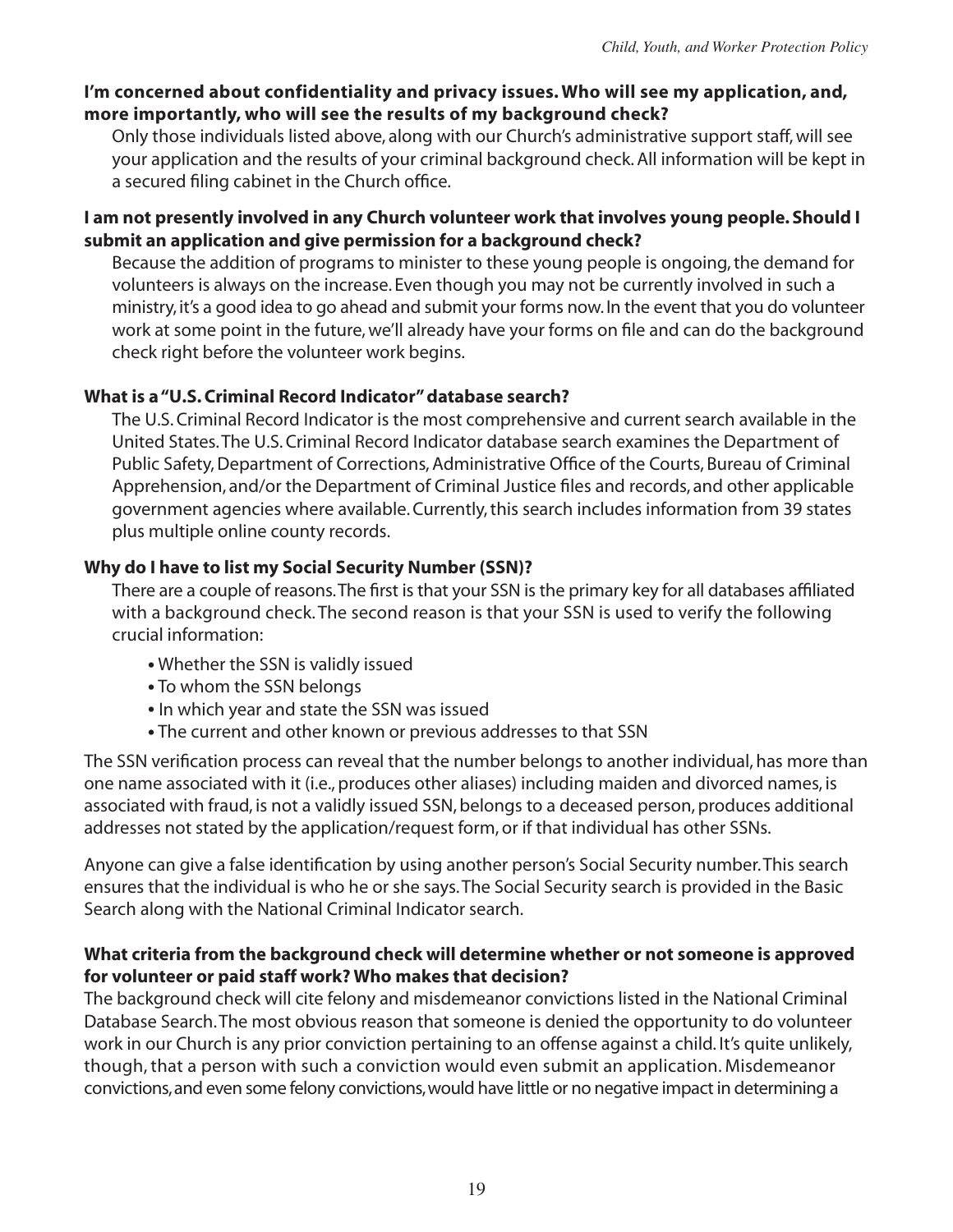person's worthiness as a Church volunteer. To put it another way, the only determining factor in evaluating someone's criminal record is the likelihood of him or her posing a threat to our young people.

In the event a felony conviction turns up on the report, the pastor, with the appropriate state/national overseer, will decide whether the person is allowed to work as a volunteer or paid staff.

#### **Some Final Thoughts . . .**

Please know that the intent of the background check is to protect the children in our Church ... period. Its purpose is not to cause you personal embarrassment by dredging up past mistakes or wrong choices. Regrettably, it's impossible to implement a viable screening plan without a bit of scrutiny into some personal background information.

Throughout the entire process of developing the Child, Youth, and Worker Protection Policy for our Church, a tremendous amount of concern and sensitivity has been shown in regard to matters of confidentiality. Much effort has been put into implementing screening procedures that limit the number of people who have visible access to private information. Please know that as the screening process evolves during the next several years, the leadership of the Church of God of Prophecy will remain committed to the task of administering screening procedures with utmost regard to your privacy.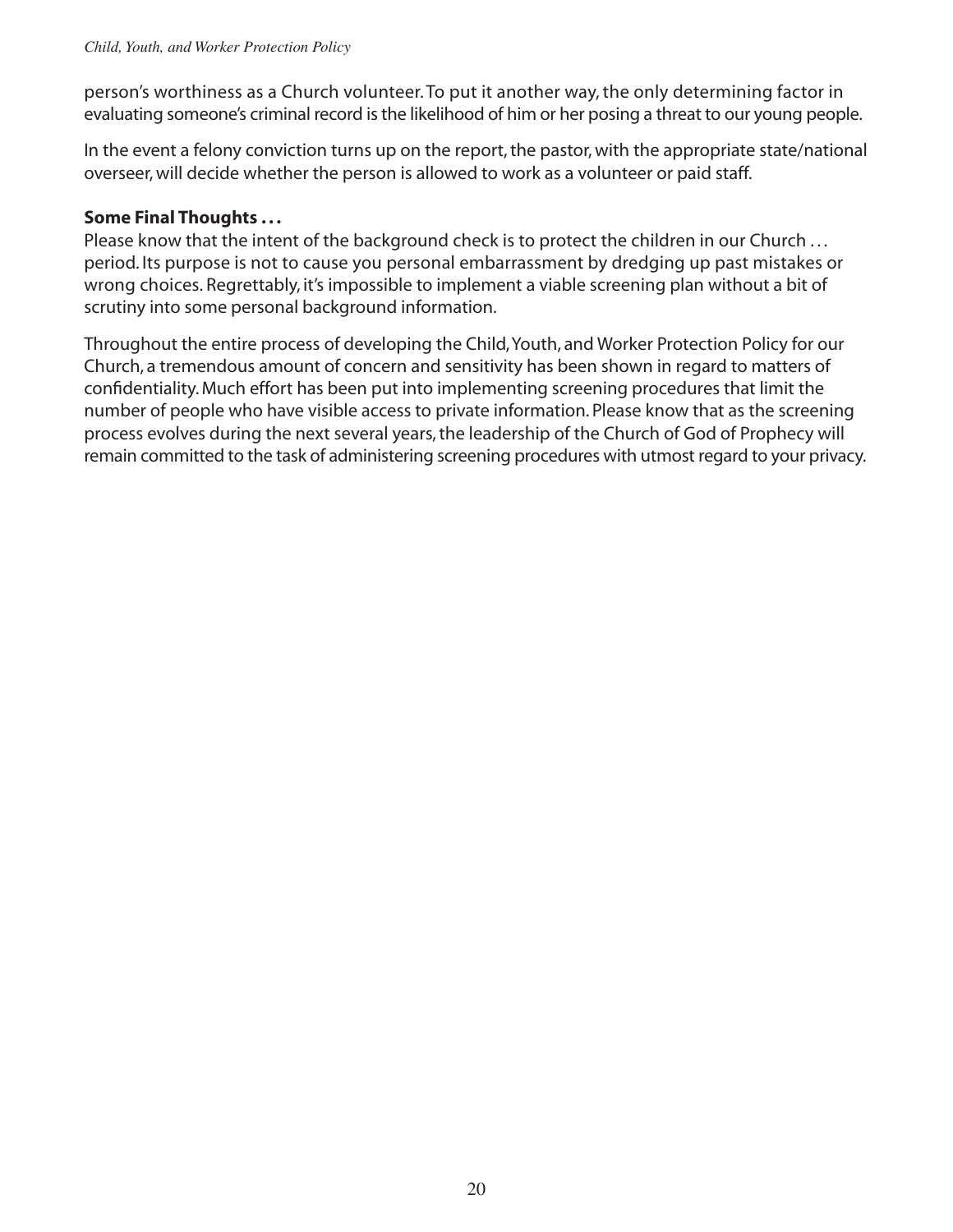# **Chapter 5**

# MONITORING THE POLICY

Department heads and/or ministry leaders should thoroughly review the Children and Youth Ministry Guidelines, and attention must be given to periodic monitoring that examines the following:

- $\Omega$  Has each department trained its workers regarding these policies?
- $\Omega$  Are workers following the required policies and guidelines?
- $\Omega$  What obstacles exist in complying with the policies?
- $\Omega$  What is the level of cooperation?
- $\Omega$  Do sufficient materials exist for training and information?
- $\Omega$  Are the policies printed and available?

Thoroughly discuss each guideline with your department heads and/or ministry leaders. Work through all concerns. If problems exist in the policies, they should be brought to the attention of the appropriate person. Consider revisions, but changes must not sacrifice the integrity of the program. Work at developing a sense of unity before educating workers and volunteers. Also work with the provincial authorities by giving them opportunity to review the policy to ensure completeness and legal compliance.

Regularly scheduled training and updating programs will be made available each year, and additional classes will be scheduled as required.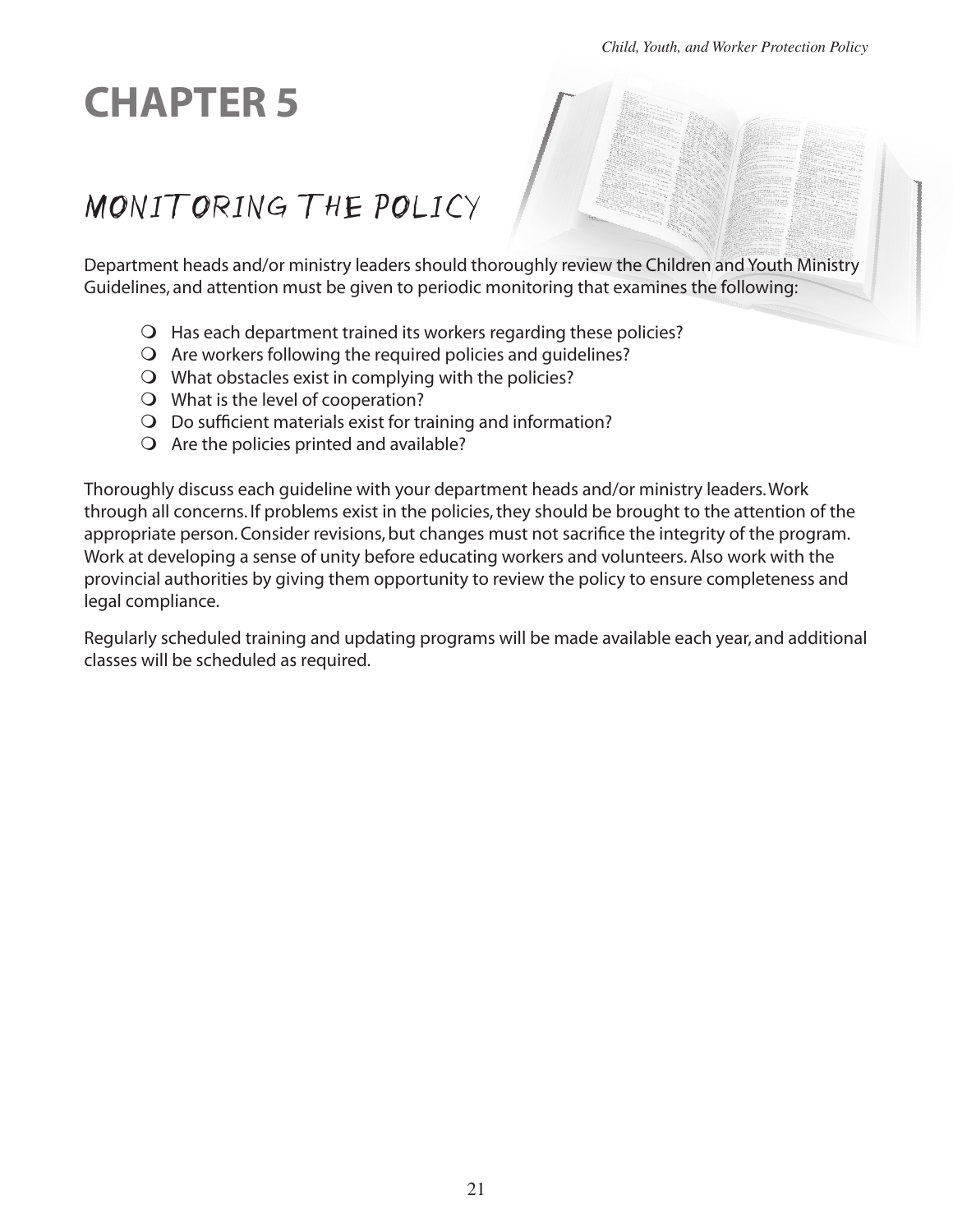*Child, Youth, and Worker Protection Policy*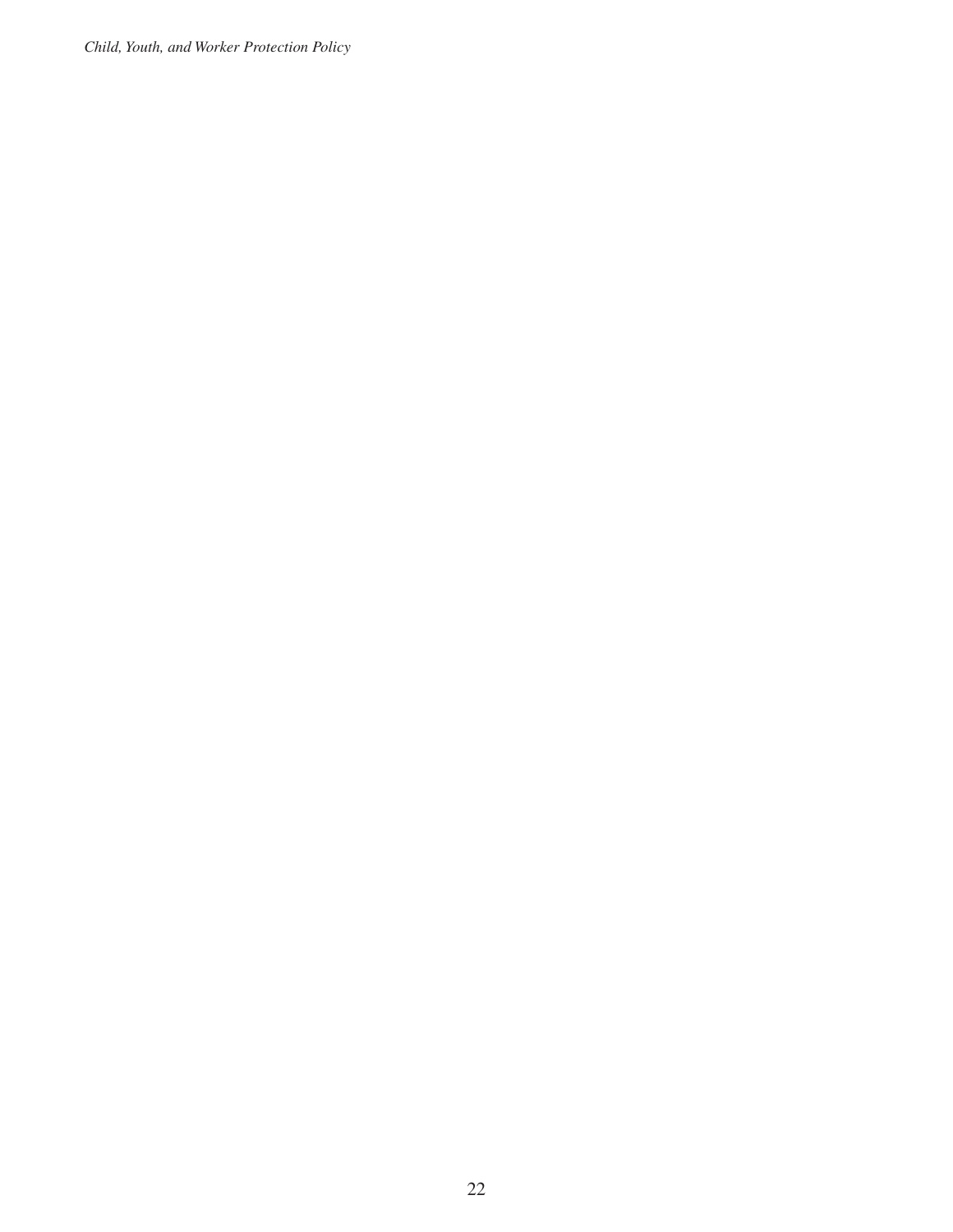# **Chapter 6**

# accountability

If it is proven that a ministry person has committed child abuse, the Church will practice discipline according to Matthew 18:15–17, beginning with the pastor in consultation with the state/regional/ national bishop. The Church must avoid any undue interference when a report of child abuse has been filed. The Church should consider how it could assist in helping and supporting the hurting child and his or her family. The Church should maintain frequent communication and supportive relationships with those suspected or guilty of child abuse as long as these persons exhibit a willingness to listen, change, and look to Christ for help. This does not exclude the need for hurting individuals to receive professional counseling.

> An accusation of child sexual abuse may occur in any church. Wrong reactions can multiply the pain and liability inherent in an abuse case.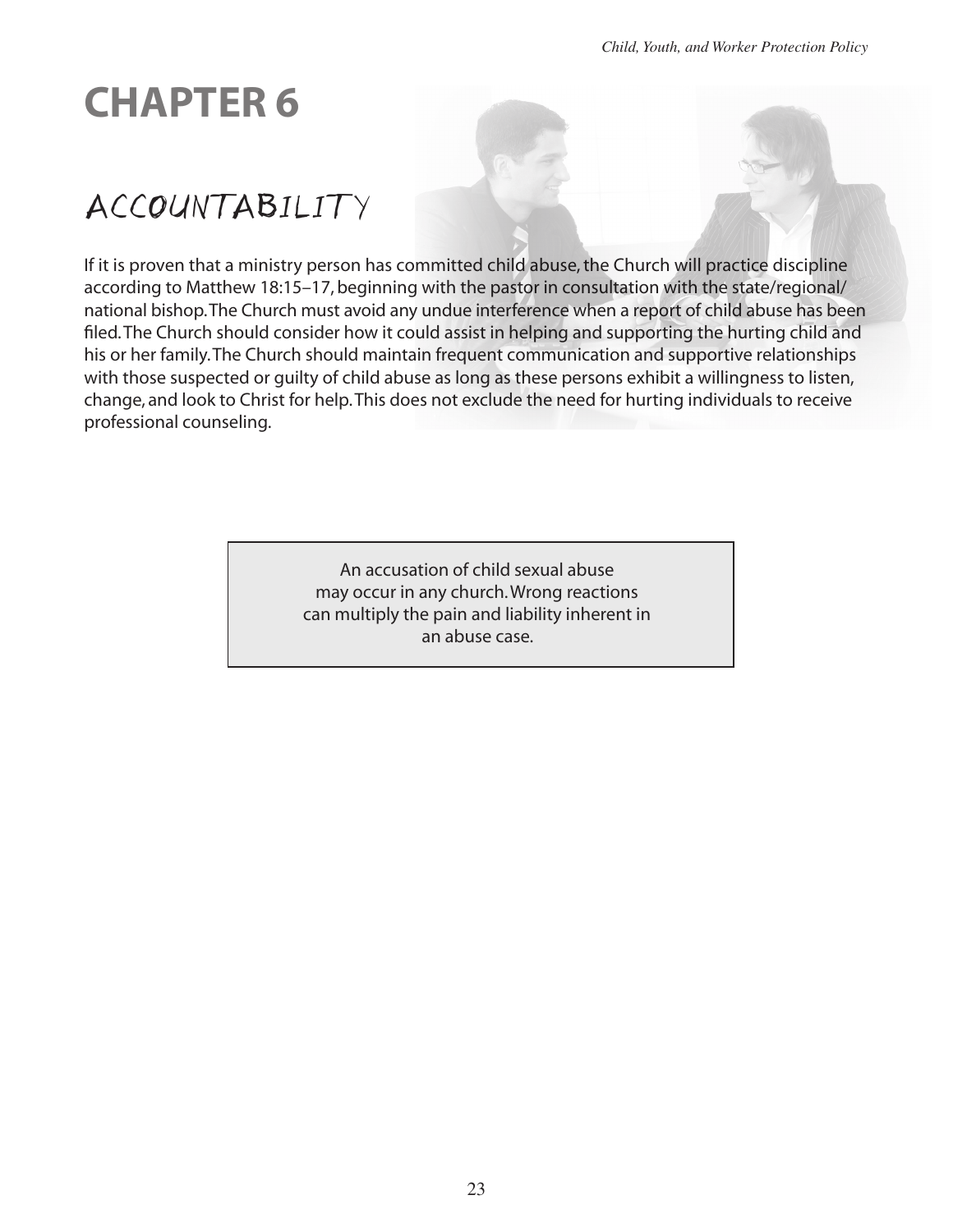# **Appendix 1A**

## **MINISTRY COVENANT**

## **The Meaning of This Covenant:**

I understand that a covenant is a promise, that it is not merely a mutual acquaintance but a commitment to responsibility and action.

### **Acknowledgment of What Ministry Looks Like:**

Here at the Church of God of Prophecy, we believe that ANY PERSON WHO PARTICIPATES IN ANY FORM OF SERVICE TO THIS BODY, NO MATTER HOW MENIAL IT MAY APPEAR TO BE, IS INVOLVED IN MINISTRY LEADERSHIP. WE FURTHER BELIEVE THAT God intended THESE MINISTRIES be carried out in the spirit of a servant. Although our talents, personalities, and gifts may vary, Scripture clearly teaches a leadership style that is uniquely Christian. It has been given to us by the Lord of the church. Jesus has demonstrated this leadership style and commanded us to do likewise..

*"Do nothing from selfish or empty conceit, but with humility of mind let each of you regard one another as more important than himself; do not merely look out for your own personal interests, but also for the interests of others. Have this attitude in yourselves which was also in Christ Jesus, who, although He existed in the form of God, did not regard equality with God a thing to be grasped, but emptied Himself, taking the form of a bond-servant, being made in the likeness of men. And being found in appearance as a man, He humbled Himself by becoming obedient to the point of death, even death on a cross"* Philippians 2:3–8 (NASB).

Servant leadership is much more than a leadership style we act out and master like other management styles. Servant leadership begins with the heart, with our attitude, and with our motives. A servantleader can be characterized by submission, love, compassion, persistence in the pursuit of God's will, and self-sacrifice. Reflections from Scripture on servanthood are the following: Philippians 2:3–8; John 6:38–40; 15:12, 13; 17; and 1 Corinthians 13.

# **Qualifications for Ministry at The Church of God of Prophecy:**

A life that qualifies FOR MINISTRY LEADERSHIP exhibits personal morality and character consistent with the Bible. While recognizing that grace abounds in our experience with Christ, and that in Christ there is forgiveness for moral failure, it is also recognized that biblical principles and standards are what qualify and empower an individual to lead.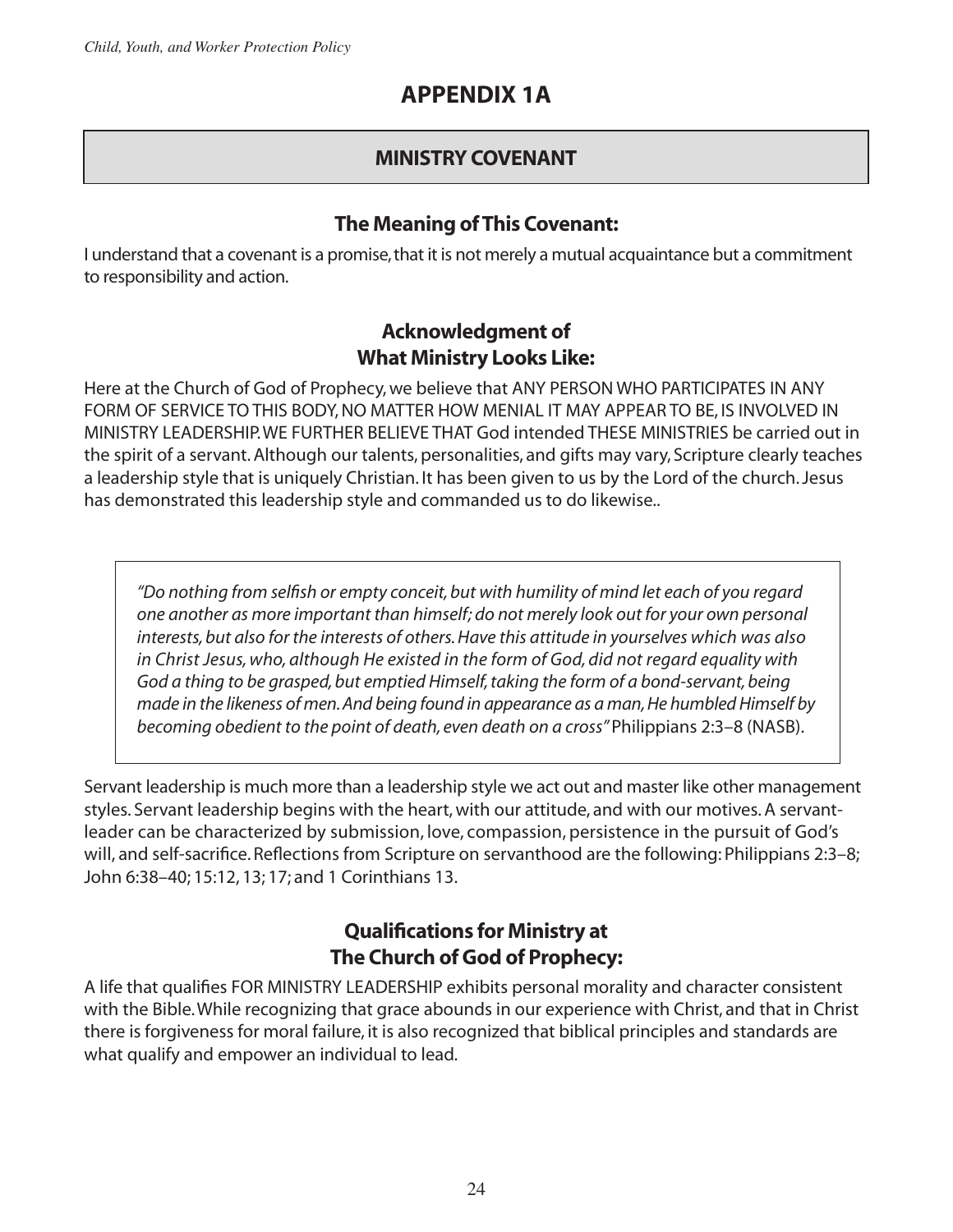Models, not just rhetoric, change people. Our primary mandate is to "make disciples, teaching them to obey" (Matthew 28:19). Modeling biblical truth and standards gives those who are young (in age or faith) an example to follow, an illustration of what it means to be a Christian. It gives the Church community confidence in the integrity of their Church and the quality of our vision.

### **Accepting the Responsibility of Modeling a Biblical Lifestyle:**

# **Code of Ethics**

- I understand that consistent modeling requires diligence in the pursuit of the biblical lifestyle. There are some things that we can do to renew ourselves from the inside-out. There is a need to "keep short accounts with God" (confession). We must be sensitive to sin so that we can easily identify it and recognize its presence in our own lives. We must immediately go to God and ask forgiveness.
- Believing that God is calling me to serve children or youth, I will do the following:
- My first priority in teaching/supervising/leading children or youth will be to seek the welfare of the children/youth physically, socially, educationally, and spiritually.
- I will also try to understand and respect the child/youth cultural backgrounds.
- I will give the parent(s) full information about the program I am teaching/supervising/leading and what time it begins and ends.
- I will not do anything that will damage a child's/youth's trust. I will try to protect the child/ youth from all forms of abuse while he or she is in my care.
- If I suspect that a child/youth may be hurt by the abusive actions of attitudes of another person, I will report that suspicion to a responsible person so that it can be investigated properly.
- I will answer a child's/youth's questions openly and honestly
- I will work with the children/youth to set some agreed guidelines for acceptable behavior within the group. I will expect the children/youth to act on the basis of those guidelines, and if a child/youth consistently breaks them, I will seek help from parents and others to assist me in responding to the child/youth.
- If a child/youth is distressed, I will try to offer comfort and help. I will encourage the child/youth to find the appropriate help for their needs.
- I will pray for each child/youth regularly and let them know that I care about them.
- I understand that if my character or morals should be inappropriate and/or criminal at any time during my volunteer service, my service will be terminated without expressed cause or prior notice, regardless of other oral or written statements prior to, at, or following the date of volunteer service.

| Signed                          | Date       |  |
|---------------------------------|------------|--|
| <b>Volunteer/Staff Position</b> | Supervisor |  |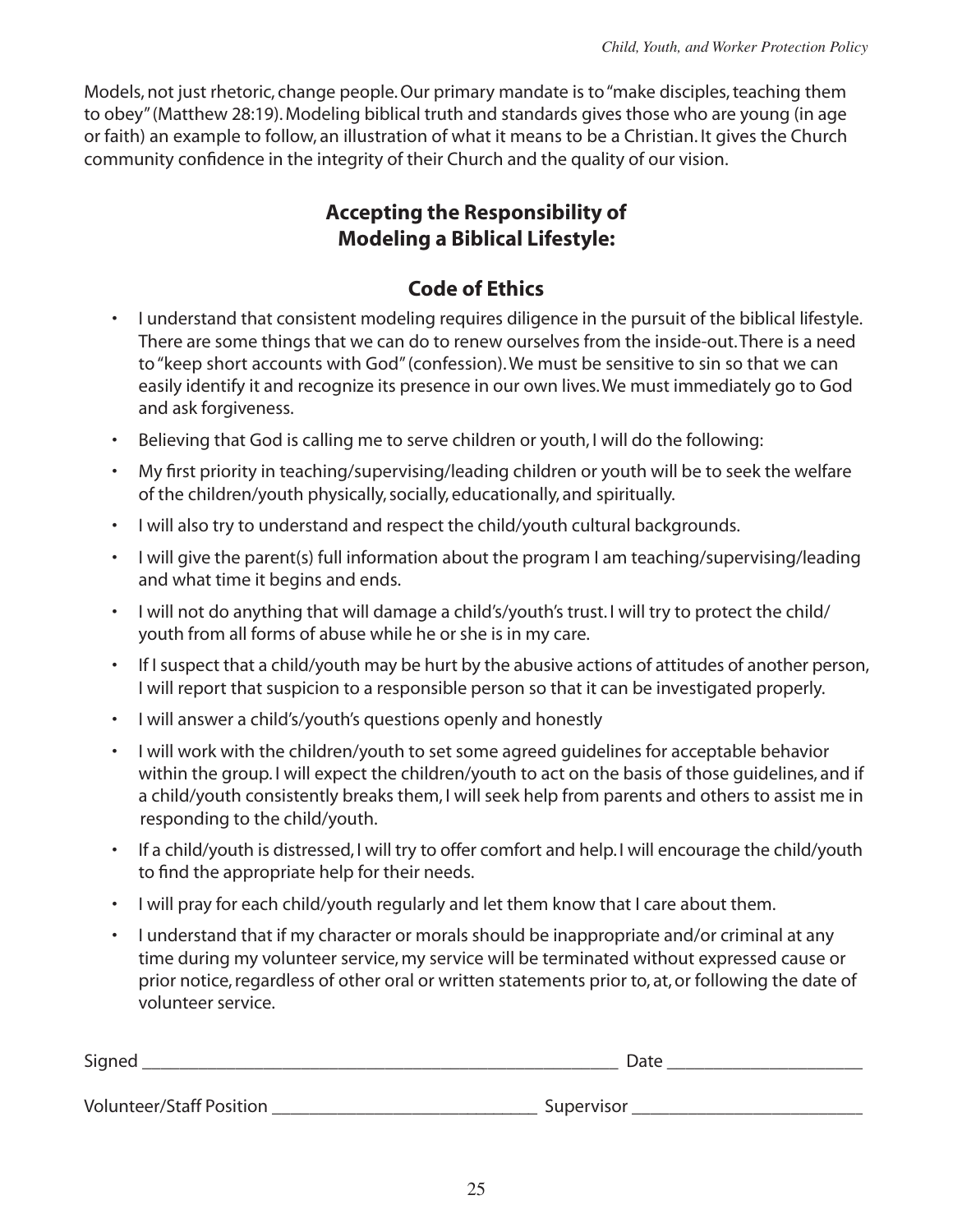# **Appendix 2A**

## **Symptoms of Abuse and Sexual Abuse**

Church workers and staff should be alert to the physical signs of abuse and sexual abuse as well as to behavioral and verbal signs that a victim may exhibit.

A one-time event would not necessarily constitute a potential abuse case; sudden unexplained changes, however, would warrant investigation. Some of the more common signs are summarized below.

### **Physical signs may include the following:**

- Lacerations and bruises
- Nightmares
- Irritation, pain, or injury to the genital area
- Difficulty with urination
- Bedwetting
- Discomfort when sitting
- Torn or bloody underclothing
- **Pregnancy**
- Venereal disease

#### **Behavioral signs may include the following:**

- Anxiety when approaching church or nursery area
- Nervous or hostile behavior toward adults
- Sexual self-consciousness
- "Acting out" sexual behavior
- Extreme withdrawal from church activities and friends

#### **Verbal signs may include the following statements:**

- I don't like (*names a particular person*).
- (*Particular person*) does things to me when we're alone.
- I don't like to be alone with (*particular person*).
- (*Particular person*) fooled around with me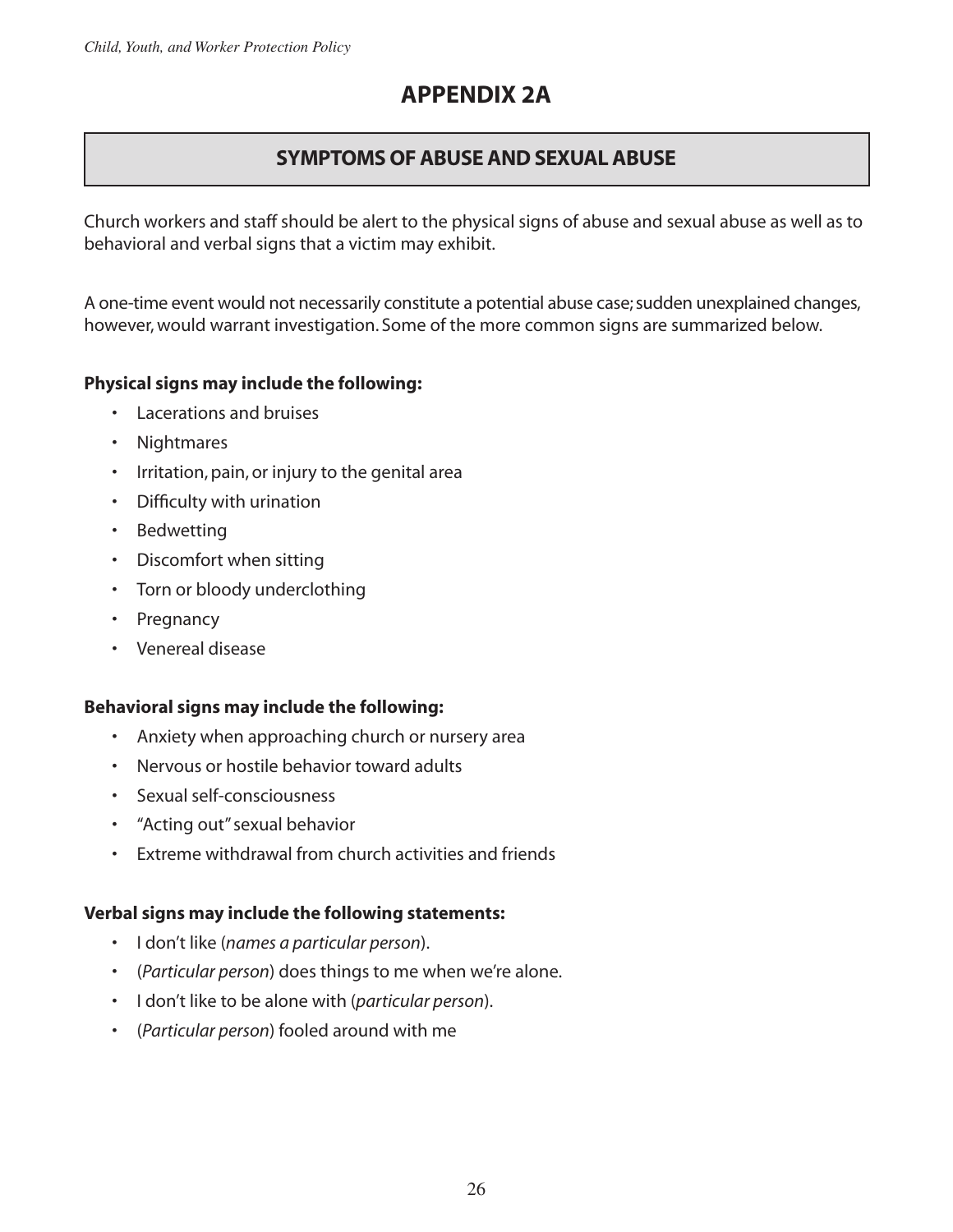# **The Effects of Child Sexual Abuse**

Child sexual abuse robs children of their childhood and can potentially scar its young victims for life. Too often in the past, the effects of abuse were minimized or dismissed. Children were viewed as being resilient. Recent research has shown that children can suffer significant pain from even a single abusive incident. Church members must be aware of the pain and long-term suffering that can accompany such abuse. Abused children can display a wide range of negative symptoms in the aftermath of abuse. Abuse can result in abnormal fears, posttraumatic stress disorder (PTSD), aggressive behaviour, sexual "acting out," depression, diffused sexual identity, and poor self-esteem (Ksendall-Tackett, Williams, and Finkelhor, 1991). The incidence

"The personal violation of child sexual abuse causes the victim to experience many losses . . . including loss of childhood memories, loss of healthy social contact, loss of the opportunity to learn, loss of bodily integrity, loss of identity and self-esteem, loss of trust, loss of sexual maturity, and loss of self-determination. All of these personal violations mean that victims of child sexual abuse lose the child's right to a normal childhood. In adulthood, it may also mean the loss of the capacity to appreciate sexual intimacy as nurturing, holy, and loving" *(The Report of the Winter Commission*, 1990, Vol.1, p.118).

of sexually transmitted disease is also a possible outcome.

The degree of damage depends upon several factors, including the intensity, duration, and frequency of the abuse. In addition, the relationship of the perpetrator to the child matters. If the abuser is a known and trusted authority figure in the child's life, the degree of impact increases dramatically.

Consequences of child sexual abuse can plague victims into adulthood. Outcome studies of adult survivors of child sexual abuse suggest the following effects: sexual dysfunction, eating disorders, substance abuse, promiscuity, disassociation from emotions, and possible perpetration of sexual abuse on others. When Church leaders, pastors, and respected congregational workers perpetrate the abuse, lifelong religious confusion and deep feelings of enmity toward God and the Church can occur.

# **The Profile of a Child Abuser**

Who is the typical child molester? Some church leaders assume that abusers are "strangers wearing trench coats" or "dirty, old men." These stereotypes not only are inaccurate, but they dangerously contribute to a false sense of security. Researchers in the field of child sexual abuse currently indicate that no one profile fits the various perpetrators of abuse. Church leaders can become preoccupied screening stereotypes while not suspecting the real molester could be an active adult or teen in the church.

Bob sat dejectedly before the church board. His broad shoulders slumped as he tearfully retold his story. Bob has been sexually molesting his 13-year-old daughter for the last two years. This activity may have gone undetected except that Bob tried to abuse his daughter's girfriend while chaperoning a Sunday school activity. The girl reported the incident to her parents, and Bob was apprehended. The church leaders hearing this confession sat in disbelief. How could Bob, a successful businessman, husband, father of three children, and respected church worker, commit such actions?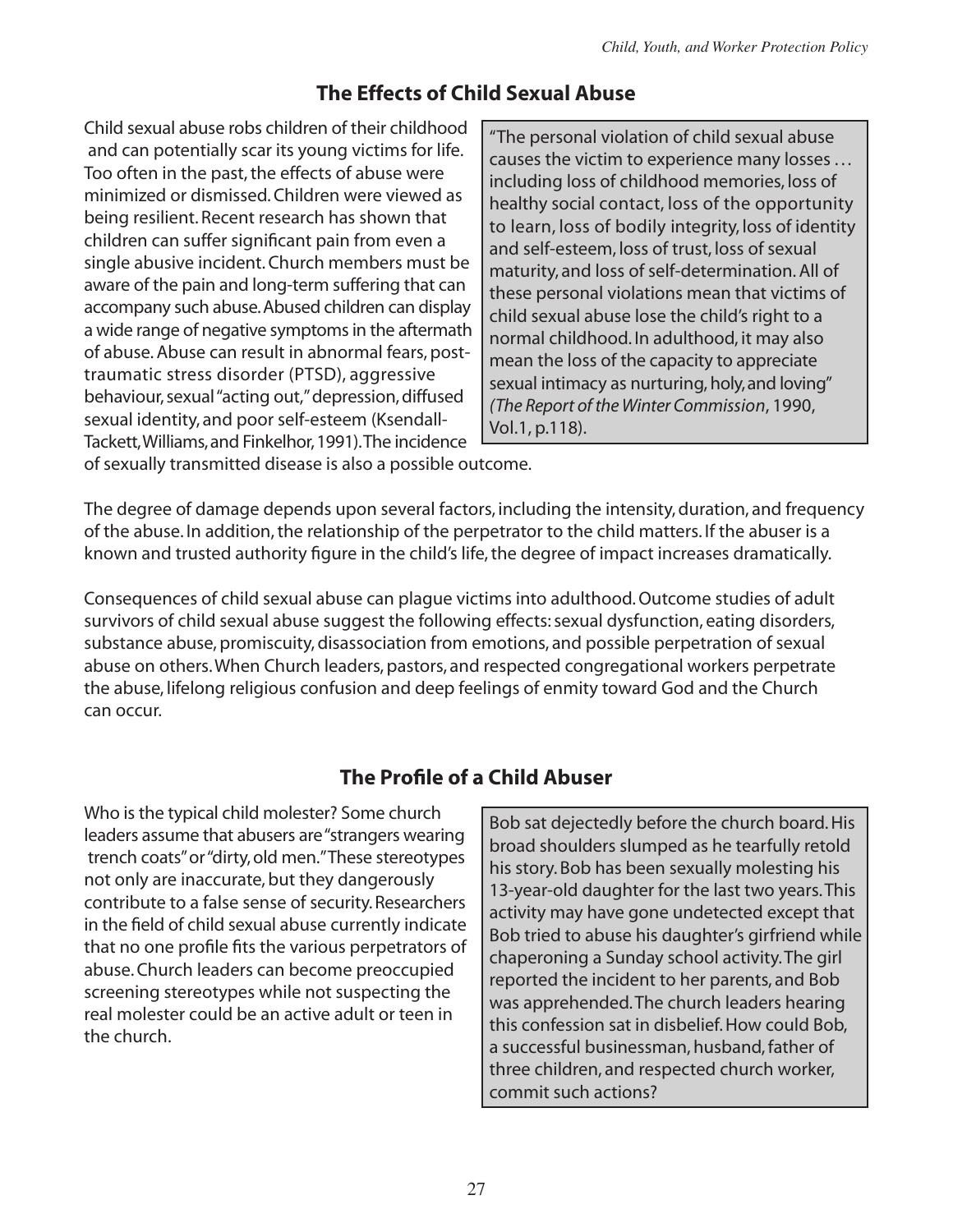## **Consider the Following**

If abuse occurs in the church, a respected member will most likely be the molester. Emphasis upon "stranger danger" will leave the church ill-prepared. While it's uncomfortable even to consider this, the most likely assailants include Sunday school teachers, religious educators, nursery or preschool workers, teachers in a church-operated school, camp counselors, scout leaders, "concerned" adults who volunteer to transport children to church, and clergy. Trusted adults—male or female—can easily mislead children, and most incidents of child sexual abuse take place in the context of an ongoing relationship between the abuser and the child.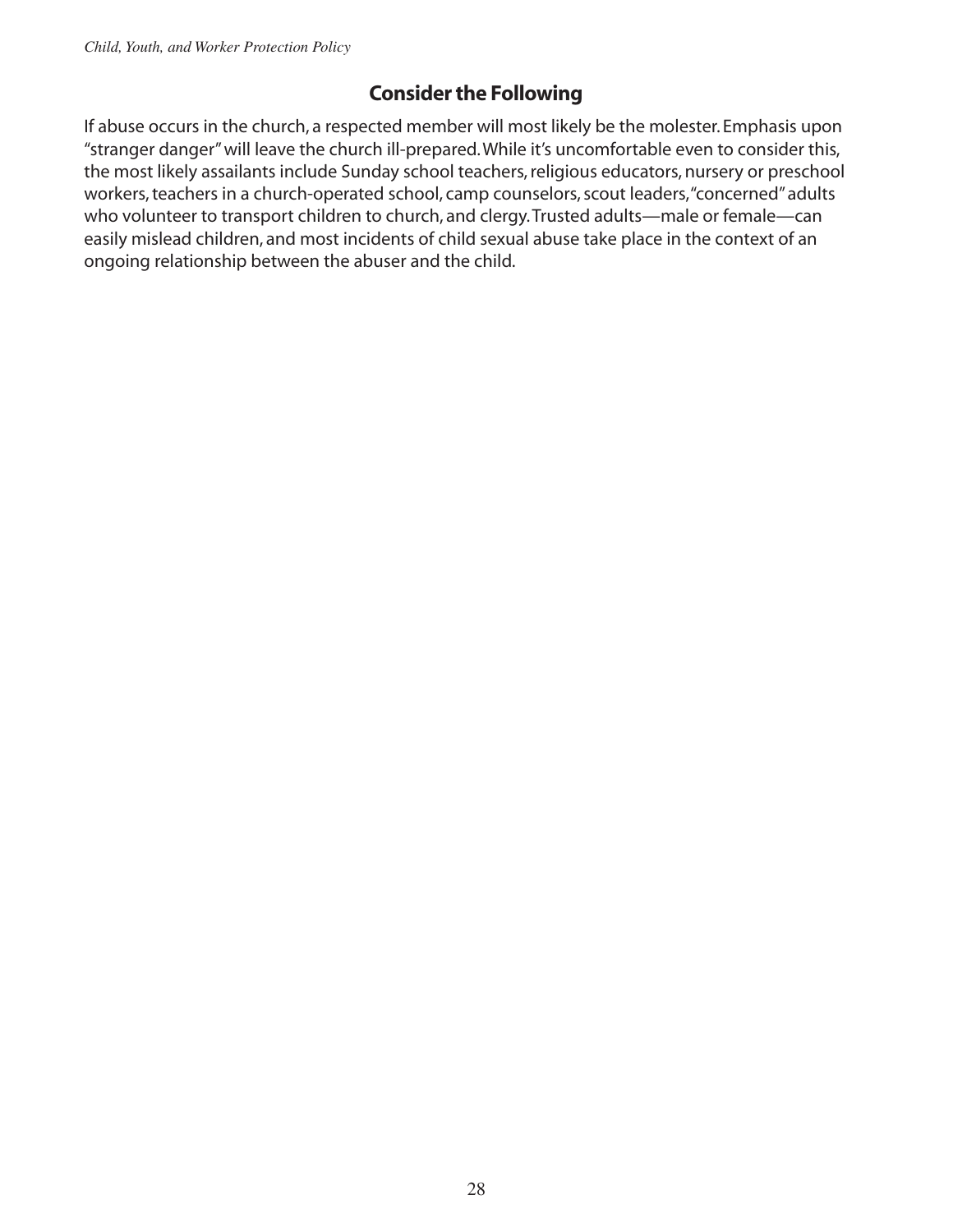# **Appendix 2B**

|                              | <b>REPORT FORM</b><br><b>Suspected Child Abuse</b>                                                                                                                                                               |
|------------------------------|------------------------------------------------------------------------------------------------------------------------------------------------------------------------------------------------------------------|
|                              |                                                                                                                                                                                                                  |
|                              |                                                                                                                                                                                                                  |
|                              |                                                                                                                                                                                                                  |
|                              |                                                                                                                                                                                                                  |
|                              |                                                                                                                                                                                                                  |
|                              |                                                                                                                                                                                                                  |
|                              | Nature of Suspected Abuse: (Physical, Sexual, Emotional, Neglect) _________________________________                                                                                                              |
|                              | ,我们也不能会在这里,我们的人们就会在这里,我们的人们就会在这里,我们的人们就会在这里,我们的人们就会在这里,我们的人们就会在这里,我们的人们就会在这里,我们的<br>Indications of Suspected Abuse: (Including Facts, Physical Signs and Course of Events Where Necessary)                       |
|                              | ,我们也不能在这里的时候,我们也不能在这里的时候,我们也不能会不能会不能会不能会不能会不能会不能会不能会不能会不能会。""我们的是,我们也不能会不能会不能会不能                                                                                                                                 |
|                              |                                                                                                                                                                                                                  |
|                              | The above information will serve as a guide and will be necessary if a formal report is filed with the police<br>or appropriate government agency. All information received is to be kept STRICTLY CONFIDENTIAL. |
| Signed<br>(Person Reporting) | Signed _<br>(Pastor)                                                                                                                                                                                             |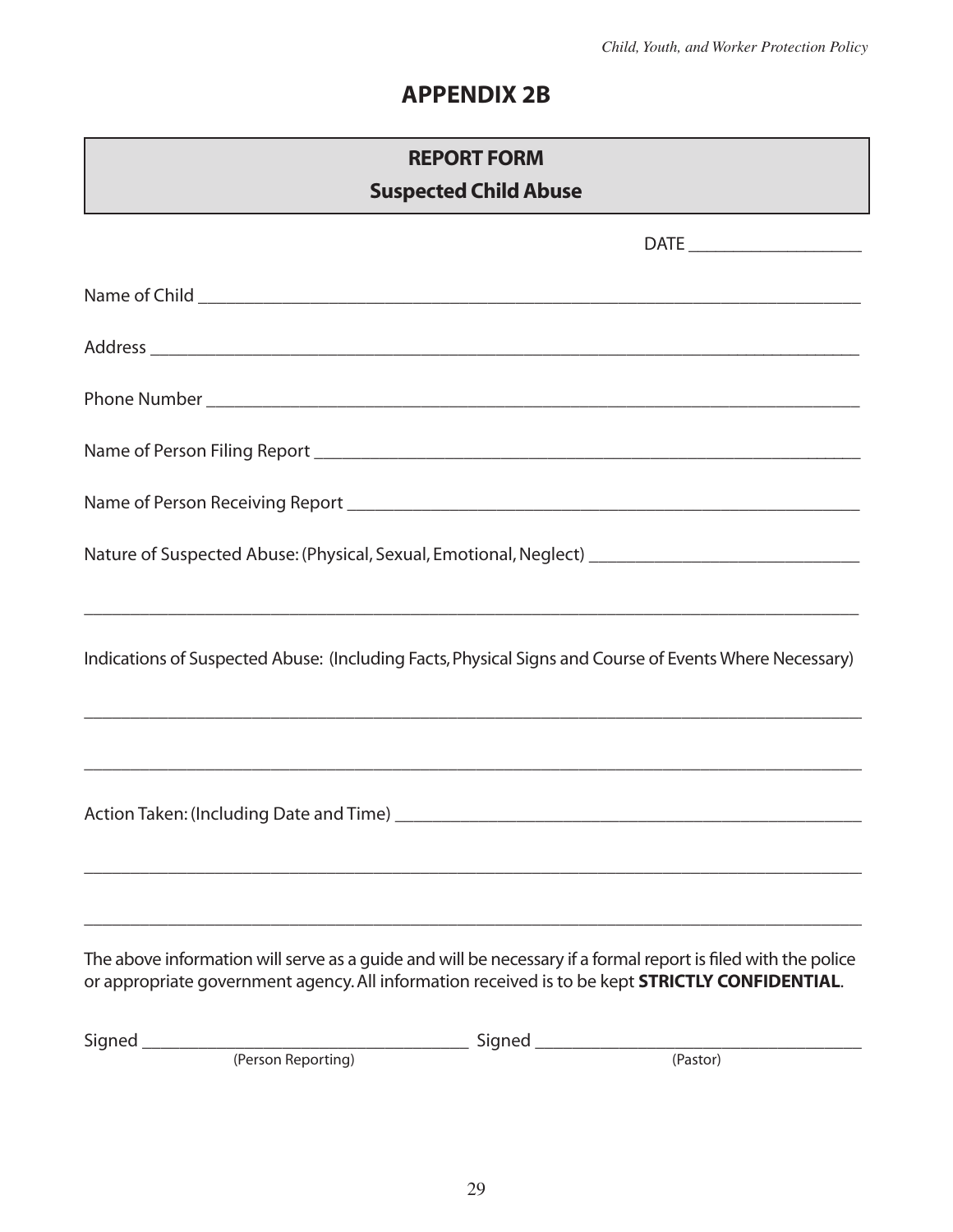# **APPENDIX 2C**

# **FOLLOW-UP REPORT Suspected Child Abuse**

| ,我们也不会有什么。""我们的人,我们也不会有什么?""我们的人,我们也不会有什么?""我们的人,我们也不会有什么?""我们的人,我们也不会有什么?""我们的人 |
|----------------------------------------------------------------------------------|
|                                                                                  |
|                                                                                  |
|                                                                                  |
|                                                                                  |

The above information will serve as a guide and will be necessary if a formal report is filed with the police or appropriate government agency. All information received is to be kept STRICTLY CONFIDENTIAL.

| $\Gamma$<br>N.<br>- - - |   | .<br>. .<br>$-$ |  |
|-------------------------|---|-----------------|--|
| -                       | . |                 |  |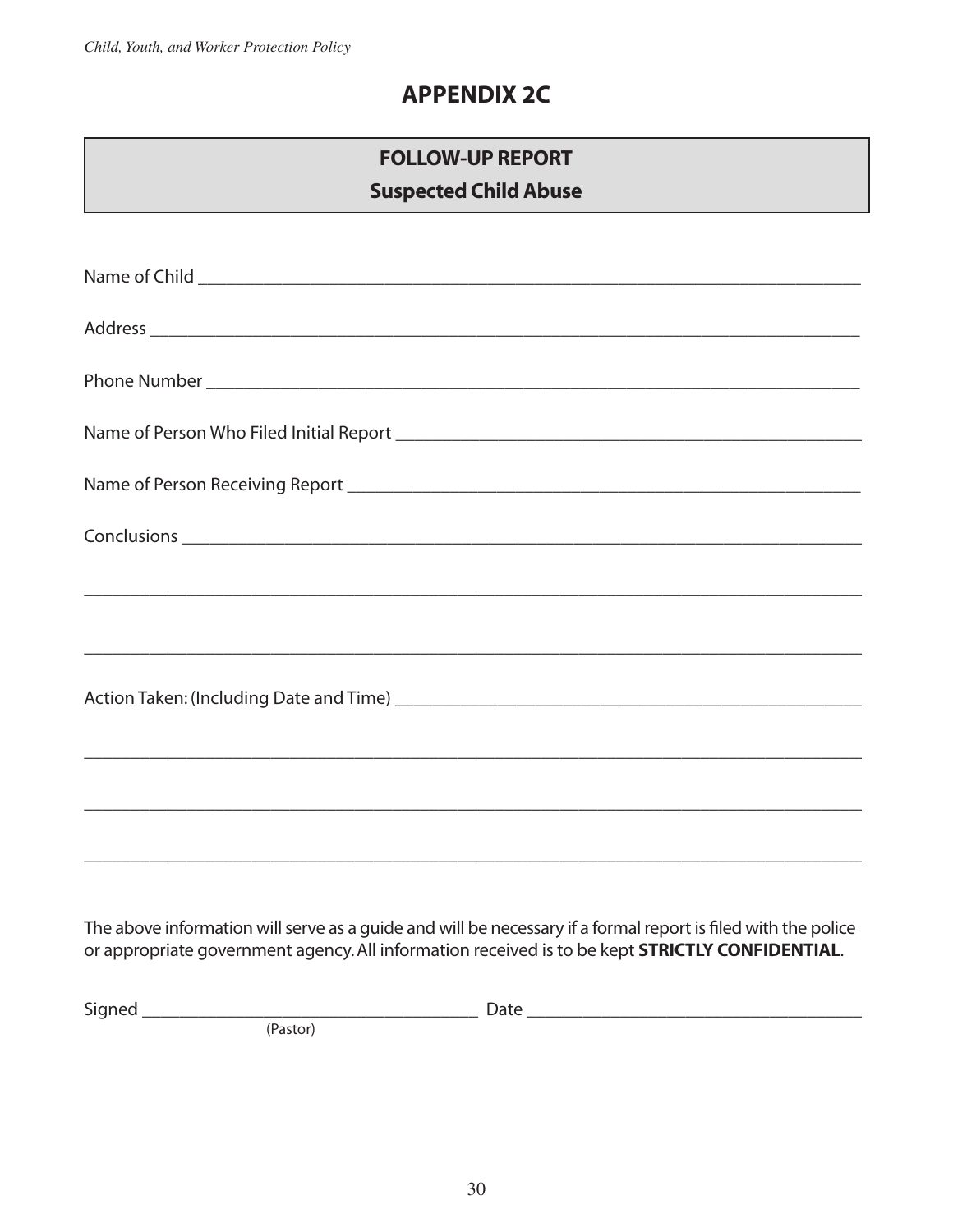# **Appendix 2D**

| <b>WAIVER &amp; MEDICAL RELEASE FORM</b>                                                                                                                                                                                |             |
|-------------------------------------------------------------------------------------------------------------------------------------------------------------------------------------------------------------------------|-------------|
| <b>Field Trips and Special Events</b>                                                                                                                                                                                   |             |
|                                                                                                                                                                                                                         |             |
|                                                                                                                                                                                                                         |             |
|                                                                                                                                                                                                                         |             |
|                                                                                                                                                                                                                         |             |
|                                                                                                                                                                                                                         |             |
| Does your child have any severe allergies (bee stings, food, penicillin, other drugs)? YES _____ NO ____                                                                                                                |             |
|                                                                                                                                                                                                                         |             |
| Does your child have any life-threatening allergies? YES ______ NO _____                                                                                                                                                |             |
|                                                                                                                                                                                                                         |             |
| Is your child bringing any medication with him or her (antibiotics, ventilator, Ritalin)? YES ___ NO __                                                                                                                 |             |
|                                                                                                                                                                                                                         |             |
| Does your child have any physical, emotional, mental, or behavioral concerns or limitations that our<br>staff should be aware of? YES ______ NO _____                                                                   |             |
|                                                                                                                                                                                                                         |             |
| Precautions are taken for the safety and health of your child, but in the event of accident or sickness,<br>its staff, and its volunteers are hereby released from any liability. In the event that your child requires |             |
| special medication, X-rays, or treatment, the parents/guardians will be notified immediately.                                                                                                                           |             |
| Your child must be covered by medical or health insurance.                                                                                                                                                              |             |
|                                                                                                                                                                                                                         |             |
|                                                                                                                                                                                                                         |             |
|                                                                                                                                                                                                                         |             |
| <b>Parent's/Guardian's Signature</b>                                                                                                                                                                                    | <b>Date</b> |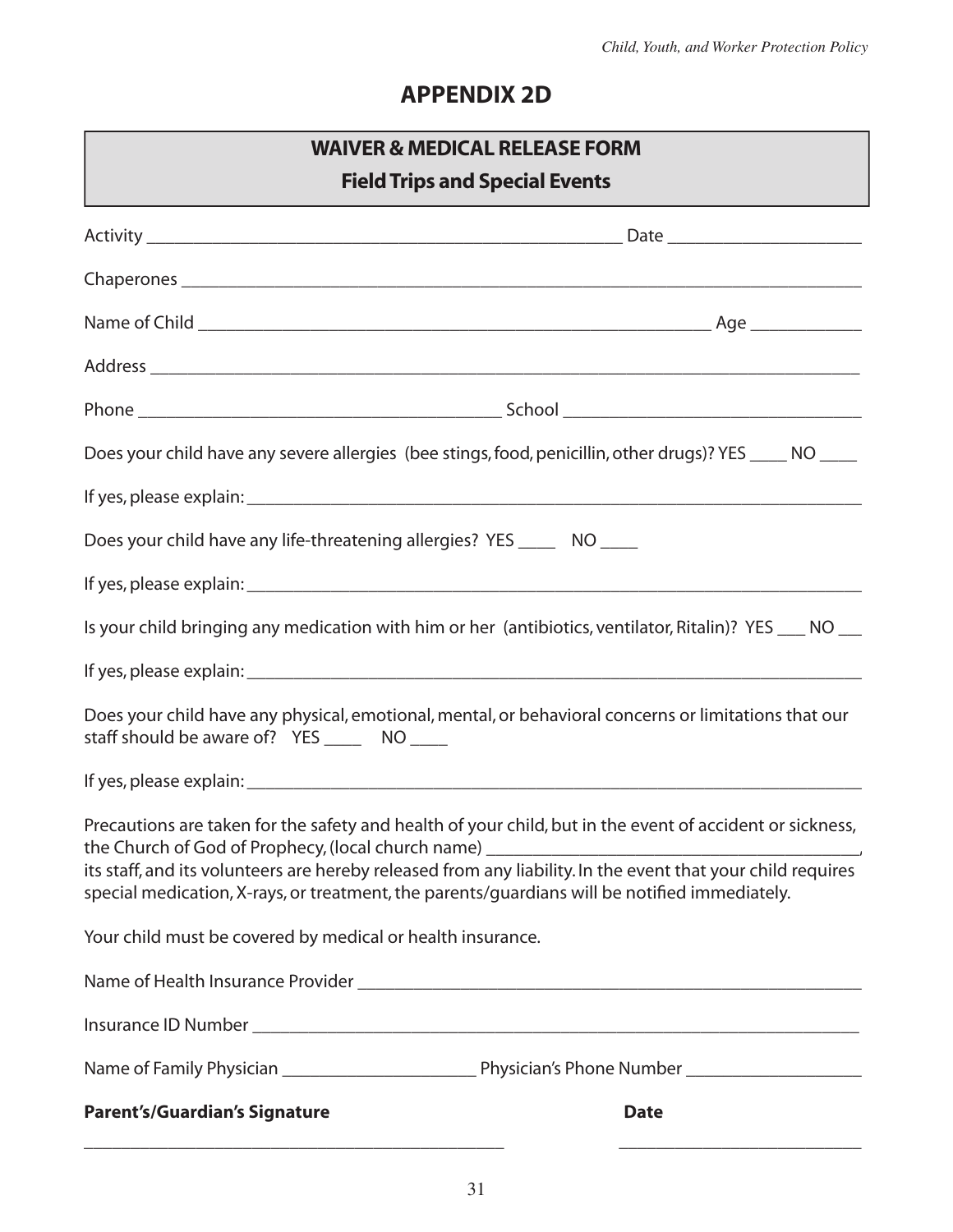# **Appendix 2E**

|                                                   |                                                               | <b>WAIVER &amp; MEDICAL RELEASE FORM</b>                                |                                                                                                          |
|---------------------------------------------------|---------------------------------------------------------------|-------------------------------------------------------------------------|----------------------------------------------------------------------------------------------------------|
|                                                   |                                                               | <b>Overnight Events</b>                                                 |                                                                                                          |
|                                                   |                                                               |                                                                         |                                                                                                          |
|                                                   |                                                               |                                                                         |                                                                                                          |
|                                                   |                                                               |                                                                         |                                                                                                          |
|                                                   |                                                               |                                                                         |                                                                                                          |
|                                                   |                                                               |                                                                         |                                                                                                          |
|                                                   |                                                               |                                                                         | Does you child have any severe allergies (bee stings, food, penicillin, other drugs)? YES ____ NO ___    |
|                                                   |                                                               |                                                                         |                                                                                                          |
|                                                   |                                                               | Does you child have any life-threatening allergies? YES ______ NO _____ |                                                                                                          |
|                                                   |                                                               |                                                                         |                                                                                                          |
|                                                   |                                                               |                                                                         | Is your child bringing any medication with him or her (antibiotics, ventilator, Ritalin)? YES ___ NO ___ |
|                                                   |                                                               |                                                                         |                                                                                                          |
|                                                   | staff should be aware of? YES _______ NO _____                |                                                                         | Does your child have any physical, emotional, mental or behavioral concerns or limitations that our      |
|                                                   |                                                               |                                                                         |                                                                                                          |
|                                                   |                                                               |                                                                         | Circle if your child currently, or within the last three months, has had any of the following:           |
| Appendicitis<br>Asthma<br>Epilepsy<br>Chicken Pox | <b>Diabetes</b><br>Ear Infection<br>Measles (Red)<br>Fainting | <b>Hay Fever</b><br><b>Hepatitis</b><br>Sinusitis<br>Measles (Red)      | Mumps<br>Severe Stomach Ache<br>Bedwetting<br><b>Tonsillitis</b>                                         |
|                                                   |                                                               |                                                                         |                                                                                                          |
| Date of Last Tetanus Shot:                        |                                                               |                                                                         |                                                                                                          |

Precautions are taken for the safety and health of your child, but in the event of accident or sickness, the Church of God of Prophecy, its staff, and its volunteers are hereby released from any liability.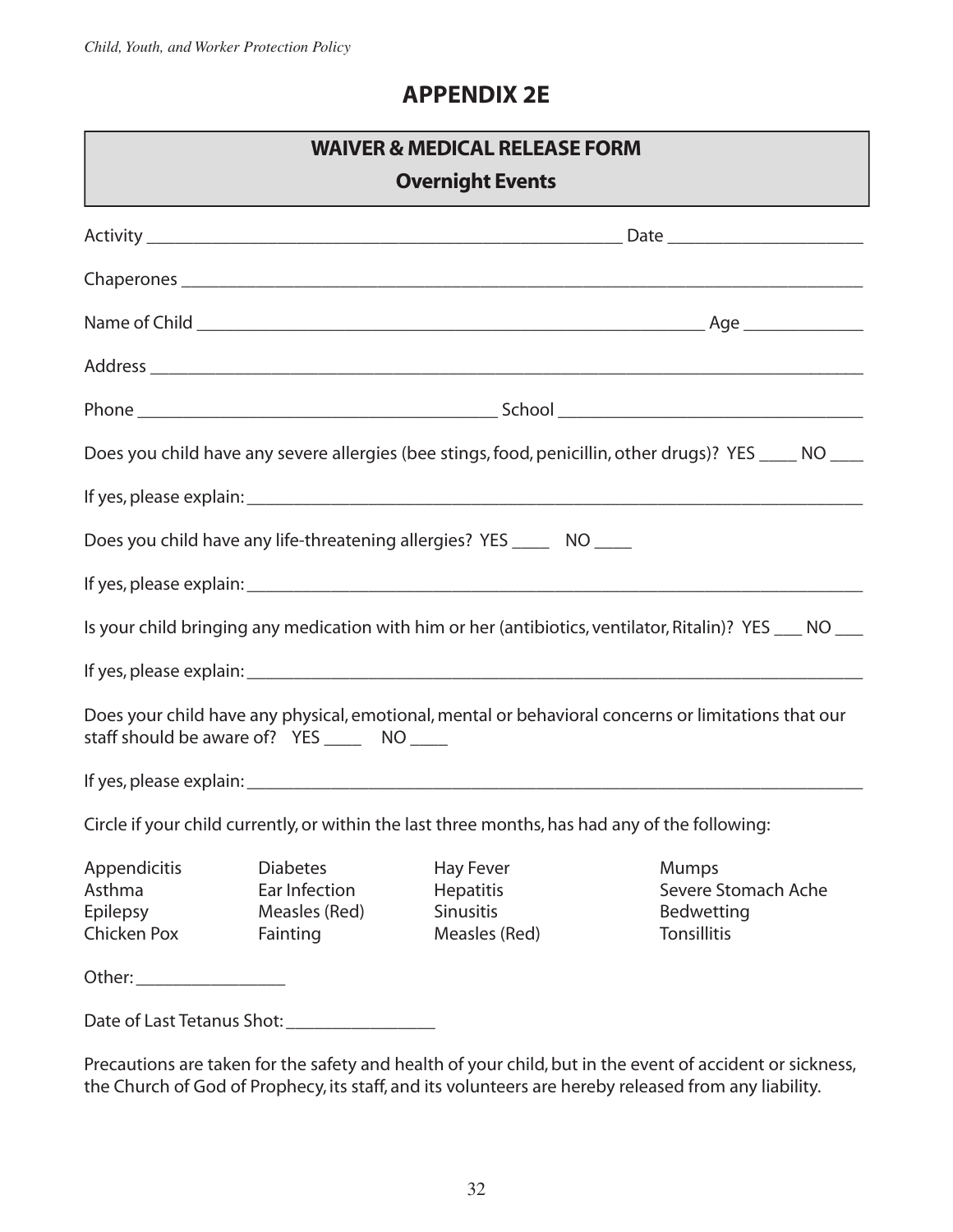In the event that your child requires special medication, X-rays, or treatment, the parents/guardians will be notified immediately.

In case of surgical emergency, I hereby give permission to the physician selected by the church to hospitalize, secure proper treatment for, and to order injection, anesthesia, or surgery for my child as named above.

Your child must be covered by health or medical insurance.

| Name of Health Insurance Provider: |  |
|------------------------------------|--|
|                                    |  |

Insurance ID Number: \_\_\_\_\_\_\_\_\_\_\_\_\_\_\_\_\_\_\_\_\_\_\_\_\_\_\_\_\_\_\_\_\_\_\_\_\_\_\_\_\_\_\_\_\_\_\_\_\_\_\_\_\_\_\_\_\_\_\_\_\_\_\_\_\_

| Name of Family Physician | <b>Physician's Phone Number</b> |
|--------------------------|---------------------------------|
|--------------------------|---------------------------------|

\_\_\_\_\_\_\_\_\_\_\_\_\_\_\_\_\_\_\_\_\_\_\_\_\_\_\_\_\_\_\_\_\_\_\_\_\_\_\_\_\_\_\_\_\_ \_\_\_\_\_\_\_\_\_\_\_\_\_\_\_\_\_\_\_\_\_\_\_\_\_\_

#### **Parent's/Guardian's Signature**

| v<br>×<br>. .<br>. .<br>× |
|---------------------------|
|---------------------------|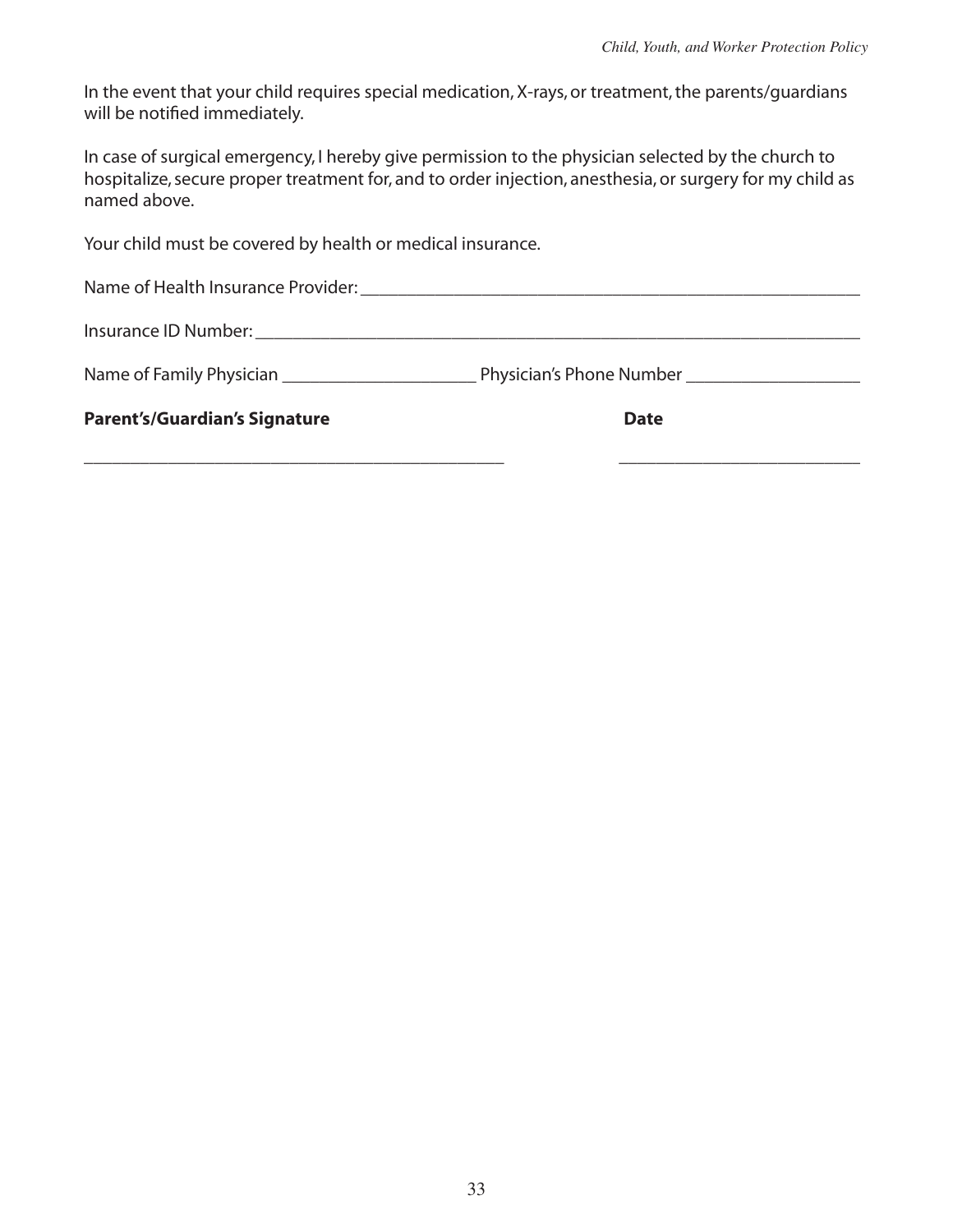# **Appendix 3A**

# **MINISTRY LEADERSHIP VOLUNTEER APPLICATION FORM For Ministries to Children & Youth**

(INFORMATION RECEIVED IS STRICTLY CONFIDENTIAL)

In our desire to reduce the risk of abuse within our Church ministries, we believe this information is necessary to protect our children and to protect our volunteers. Thank you in advance for your understanding.

| <b>Personal Information</b>                                                                                              |  |  |  |  |
|--------------------------------------------------------------------------------------------------------------------------|--|--|--|--|
|                                                                                                                          |  |  |  |  |
|                                                                                                                          |  |  |  |  |
|                                                                                                                          |  |  |  |  |
|                                                                                                                          |  |  |  |  |
| ______ Single ________ Married _______ Engaged ______ Separated<br>______ Divorced ______ Remarried ______ Widow/Widower |  |  |  |  |
|                                                                                                                          |  |  |  |  |
|                                                                                                                          |  |  |  |  |
|                                                                                                                          |  |  |  |  |
|                                                                                                                          |  |  |  |  |
|                                                                                                                          |  |  |  |  |
| <b>Spiritual History</b>                                                                                                 |  |  |  |  |
| Have you been baptized in water? Yes ____ No ____                                                                        |  |  |  |  |
|                                                                                                                          |  |  |  |  |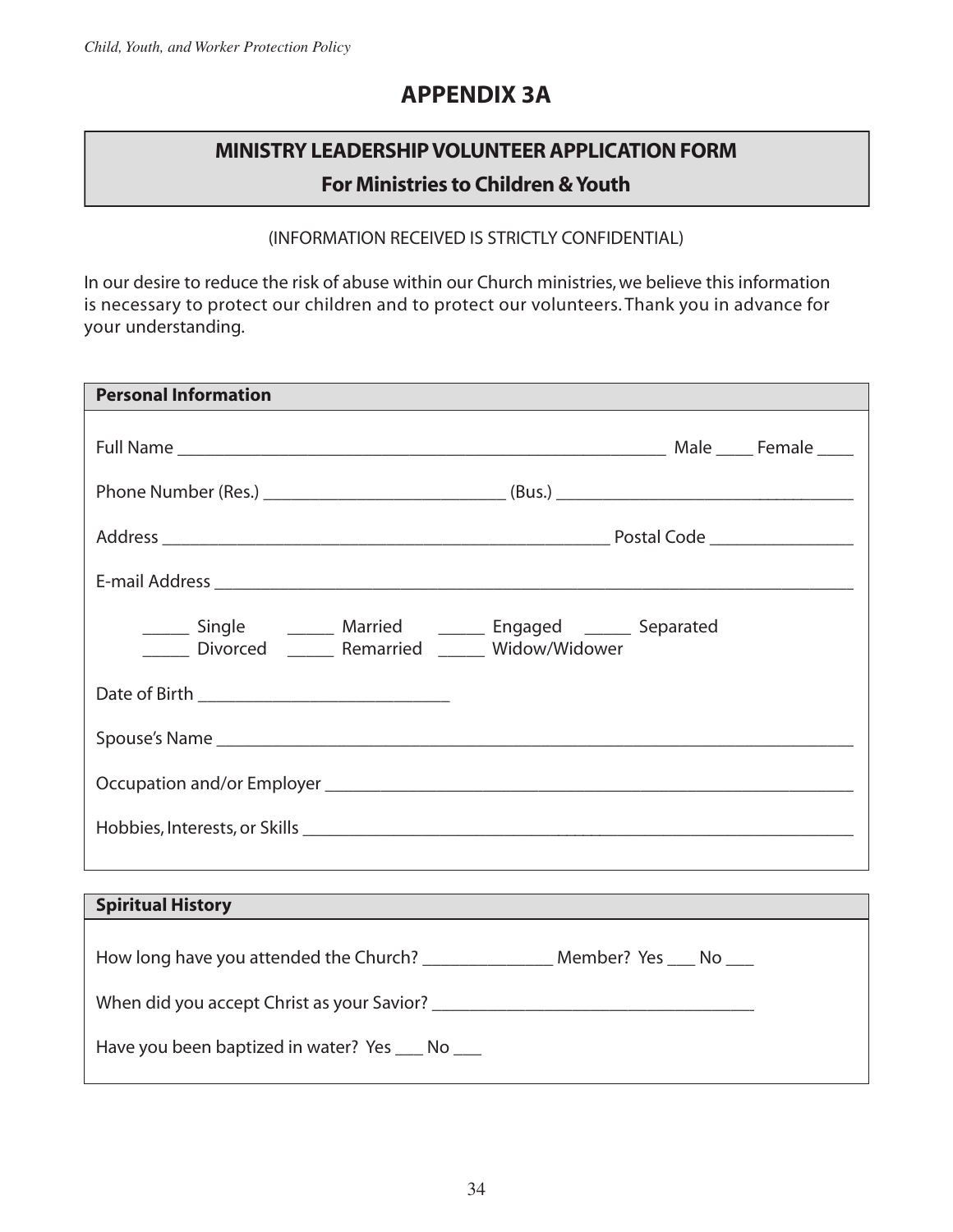| <b>Church Attendance Background</b>                             |  |  |  |
|-----------------------------------------------------------------|--|--|--|
| Churches I have attended in the last five years are as follows: |  |  |  |
|                                                                 |  |  |  |
|                                                                 |  |  |  |
|                                                                 |  |  |  |
|                                                                 |  |  |  |
|                                                                 |  |  |  |
|                                                                 |  |  |  |
|                                                                 |  |  |  |

| <b>Present and Previous Ministry Experience</b> |  |  |
|-------------------------------------------------|--|--|
|                                                 |  |  |
|                                                 |  |  |
|                                                 |  |  |
|                                                 |  |  |
|                                                 |  |  |
|                                                 |  |  |
|                                                 |  |  |
|                                                 |  |  |
|                                                 |  |  |

### **Lifestyle**

In order to provide a safe and secure environment for our children, we believe it is necessary to include the following questions as part of our application process. All information will be kept strictly confidential. (Police may access this information under warrant, if requested.) Answering "yes" to any of the questions may not necessarily preclude your involvement in ministry. **A meeting will be arranged with the appropriate person/people so that you may discuss the circumstances.**  Thank you in advance for your understanding.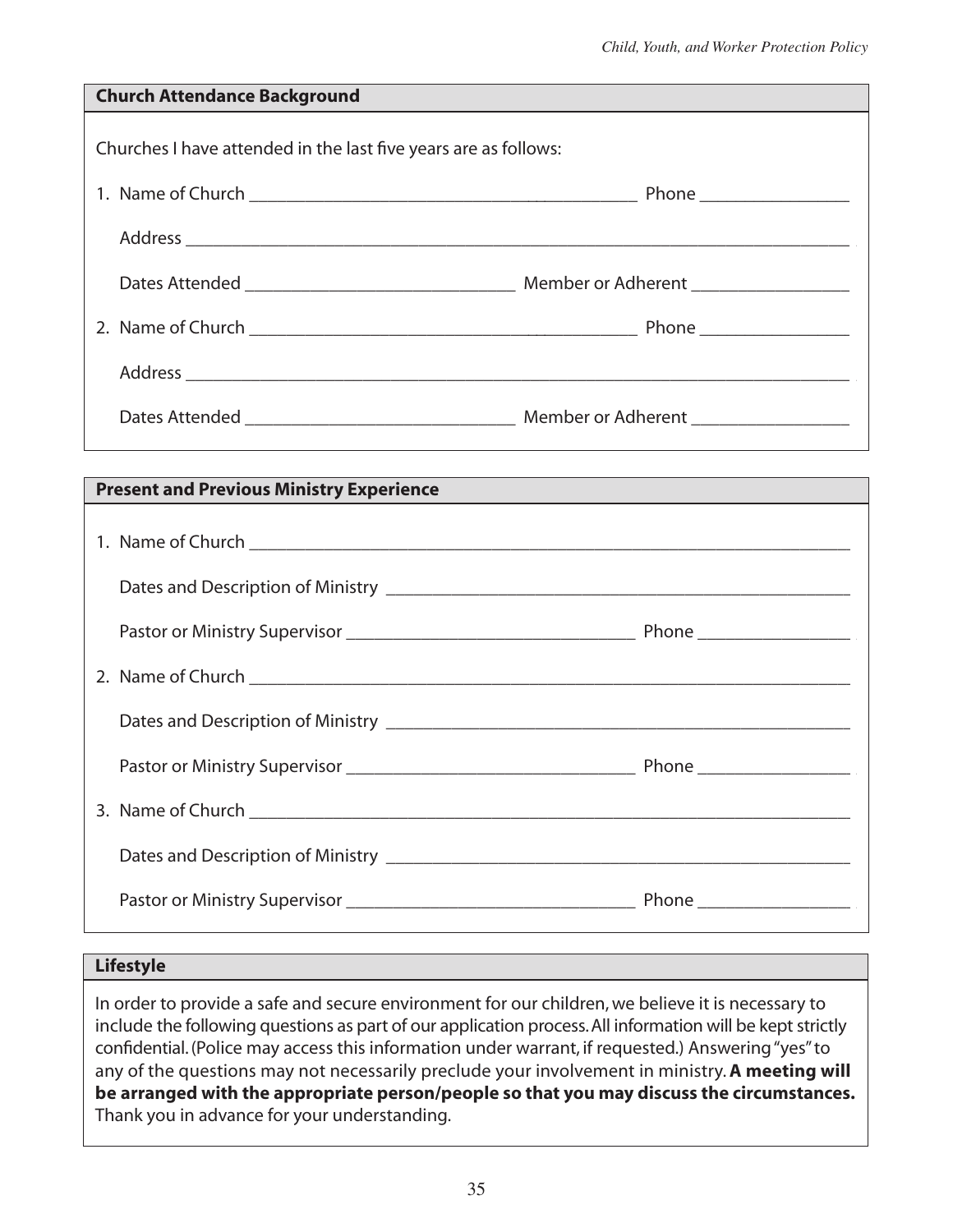### **If any of the following circumstances apply to you, please check:**

- $\Box$  Have been convicted of a criminal offense involving children?
- $\Box$  Have been convicted of a sexually related crime?
- $\Box$  Have been convicted of an abuse-related crime?
- $\Box$  Have been hospitalized or treated for alcohol or substance abuse?
- $\Box$  Have any communicable disease?
- $\Box$  In treatment for any form of mental illness.

Do you have any physical conditions that would prevent you from performing certain types of activities (lifting children, playing sports)? If so, please explain.

\_\_\_\_\_\_\_\_\_\_\_\_\_\_\_\_\_\_\_\_\_\_\_\_\_\_\_\_\_\_\_\_\_\_\_\_\_\_\_\_\_\_\_\_\_\_\_\_\_\_\_\_\_\_\_\_\_\_\_\_\_\_\_\_\_\_\_\_\_\_\_\_\_\_\_\_\_\_\_\_\_\_

\_\_\_\_\_\_\_\_\_\_\_\_\_\_\_\_\_\_\_\_\_\_\_\_\_\_\_\_\_\_\_\_\_\_\_\_\_\_\_\_\_\_\_\_\_\_\_\_\_\_\_\_\_\_\_\_\_\_\_\_\_\_\_\_\_\_\_\_\_\_\_\_\_\_\_\_\_\_\_\_\_\_

\_\_\_\_\_\_\_\_\_\_\_\_\_\_\_\_\_\_\_\_\_\_\_\_\_\_\_\_\_\_\_\_\_\_\_\_\_\_\_\_\_\_\_\_\_\_\_\_\_\_\_\_\_\_\_\_\_\_\_\_\_\_\_\_\_\_\_\_\_\_\_\_\_\_\_\_\_\_\_\_\_\_

#### **References**

Please provide the names of two individuals, excluding relatives, who could provide a reference for you. If you are a minor, you may use the name of a parent and/or teacher. If possible, include at least one reference from the church.

|  | Phone ______________________ |
|--|------------------------------|
|  |                              |
|  |                              |
|  |                              |
|  |                              |
|  |                              |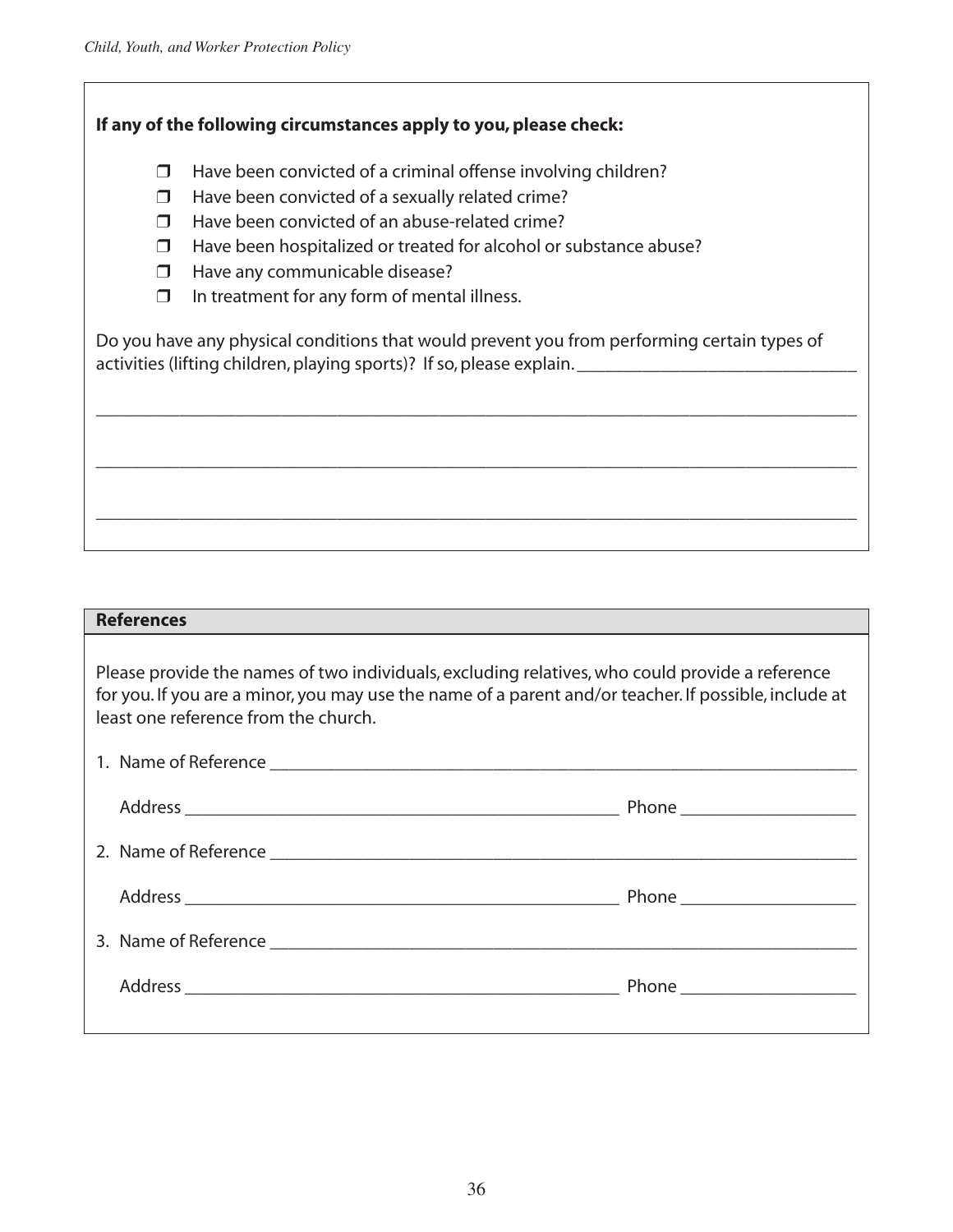### **Ministry Profile**

In answering the following, please don't be too humble as the purpose of this section is for you to declare your strengths so that your giftings will be put to the best use possible.

### *Mark the areas in which you desire to . . .*

- **oversee** (put an "O" in the box).
- **assist** (put an "A" in the box).
- **receive training** (put a "T" in the box).

| Nursery $a.m.$ $p.m.$<br>Evening Child Care (to 36 months)<br>Children's Church (Pre-School)<br>Children's Sunday School (Pre-School)<br>H<br>Children's Sunday School (Elementary)<br><b>Children's Open Sessions</b><br><b>Youth Sunday School</b><br>Youth Mid-week<br>Meetings/Activities<br>H<br>Vacation Bible School<br>Kid's Choir<br>Prayer<br>H<br><b>Promotions/Contests</b> |
|-----------------------------------------------------------------------------------------------------------------------------------------------------------------------------------------------------------------------------------------------------------------------------------------------------------------------------------------------------------------------------------------|
|-----------------------------------------------------------------------------------------------------------------------------------------------------------------------------------------------------------------------------------------------------------------------------------------------------------------------------------------------------------------------------------------|

### **Applicant's Statement**

I hereby acknowledge that the information contained in this application for ministry is correct to the best of my knowledge. I authorize any references or churches listed in this application to give you any information they may have regarding my character and fitness for children's ministry, and I release all such references from liability for any damage that may result from furnishing such evaluation to you. I also grant my permission for the Church of God of Prophecy to perform a personal Criminal Record Check for the purpose of my protection against any false allegations and for the protection of those I serve. I consent to such an investigation with the understanding that the results will be kept in extreme confidentiality. I further agree to adhere to the Child,ren, Youth Ministry Guidelines as adopted by the Church of God of Prophecy.

| (Applicant's Name-Please Print) | (Date) |
|---------------------------------|--------|
|                                 |        |
| (Signature)                     |        |
|                                 |        |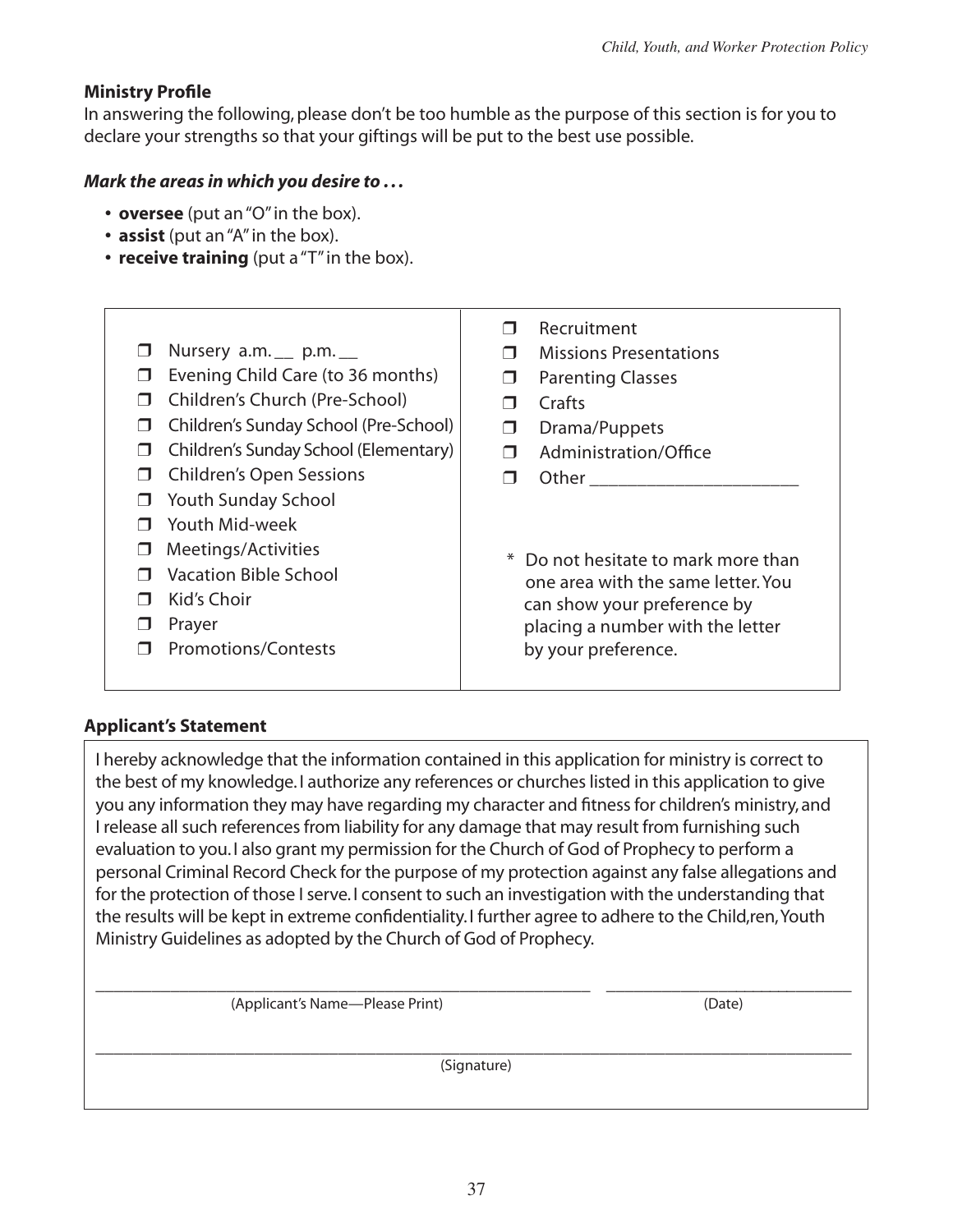# **Appendix 3B**

## **CONFIDENTIAL RECORD OF CHURCH CONTACT**

# **With A Reference or Church Identified by an Applicant for Children's Work**

Name of Applicant \_\_\_\_\_\_\_\_\_\_\_\_\_\_\_\_\_\_\_\_\_\_\_\_\_\_\_\_\_\_\_\_\_\_\_\_\_\_\_\_\_\_\_\_\_\_\_\_\_\_\_\_\_\_\_\_\_\_\_\_\_\_\_\_\_\_\_\_\_\_\_\_\_

| Reference or<br>Church<br><b>Contacted</b> | Date of<br><b>Contact</b> | <b>Person Contacting</b><br>the Reference<br>or Church | <b>Method of Contact</b><br>(telephone, letter,<br>personal<br>conversation) | <b>Summary of Contact</b> |
|--------------------------------------------|---------------------------|--------------------------------------------------------|------------------------------------------------------------------------------|---------------------------|
|--------------------------------------------|---------------------------|--------------------------------------------------------|------------------------------------------------------------------------------|---------------------------|